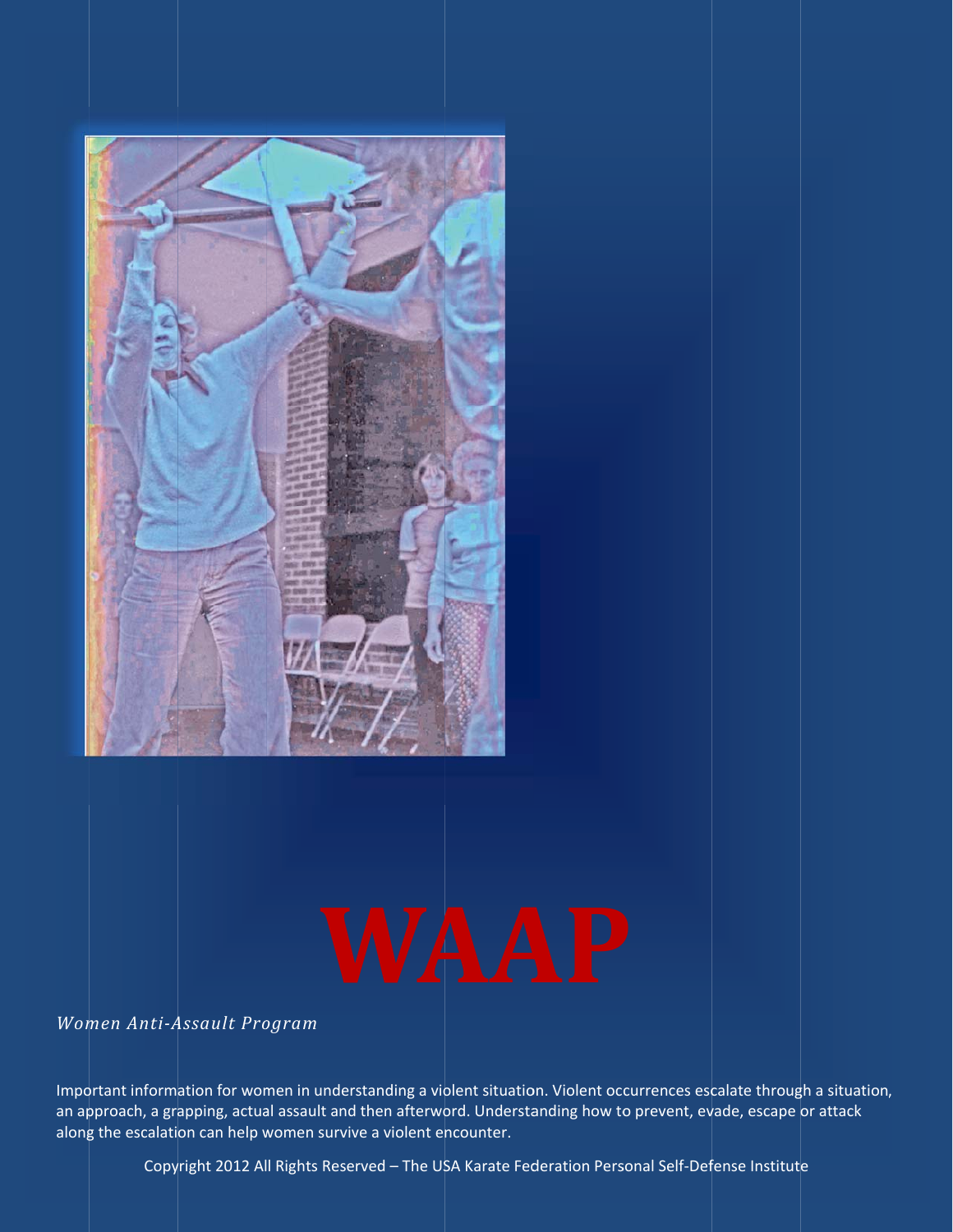# **Table of Contents**

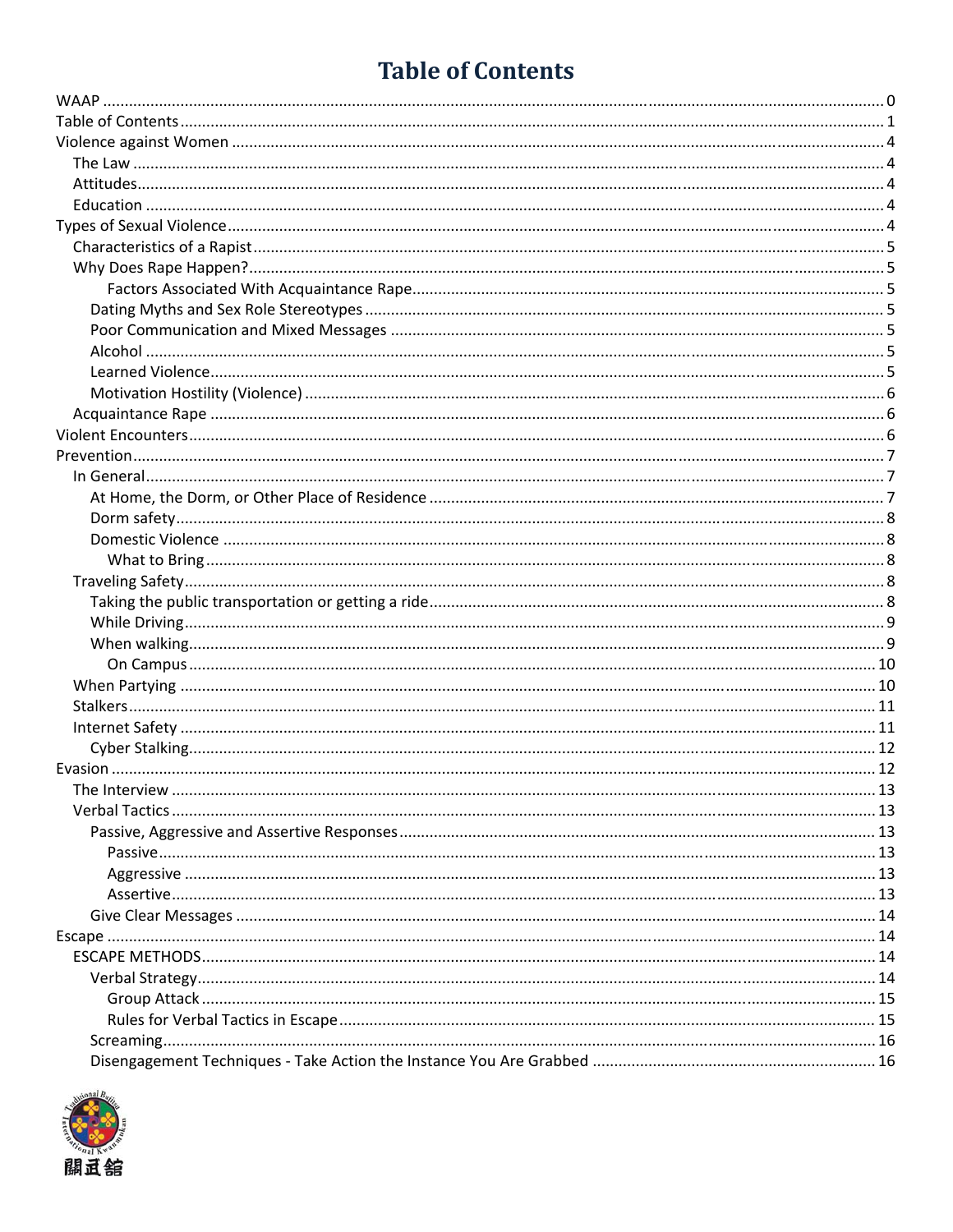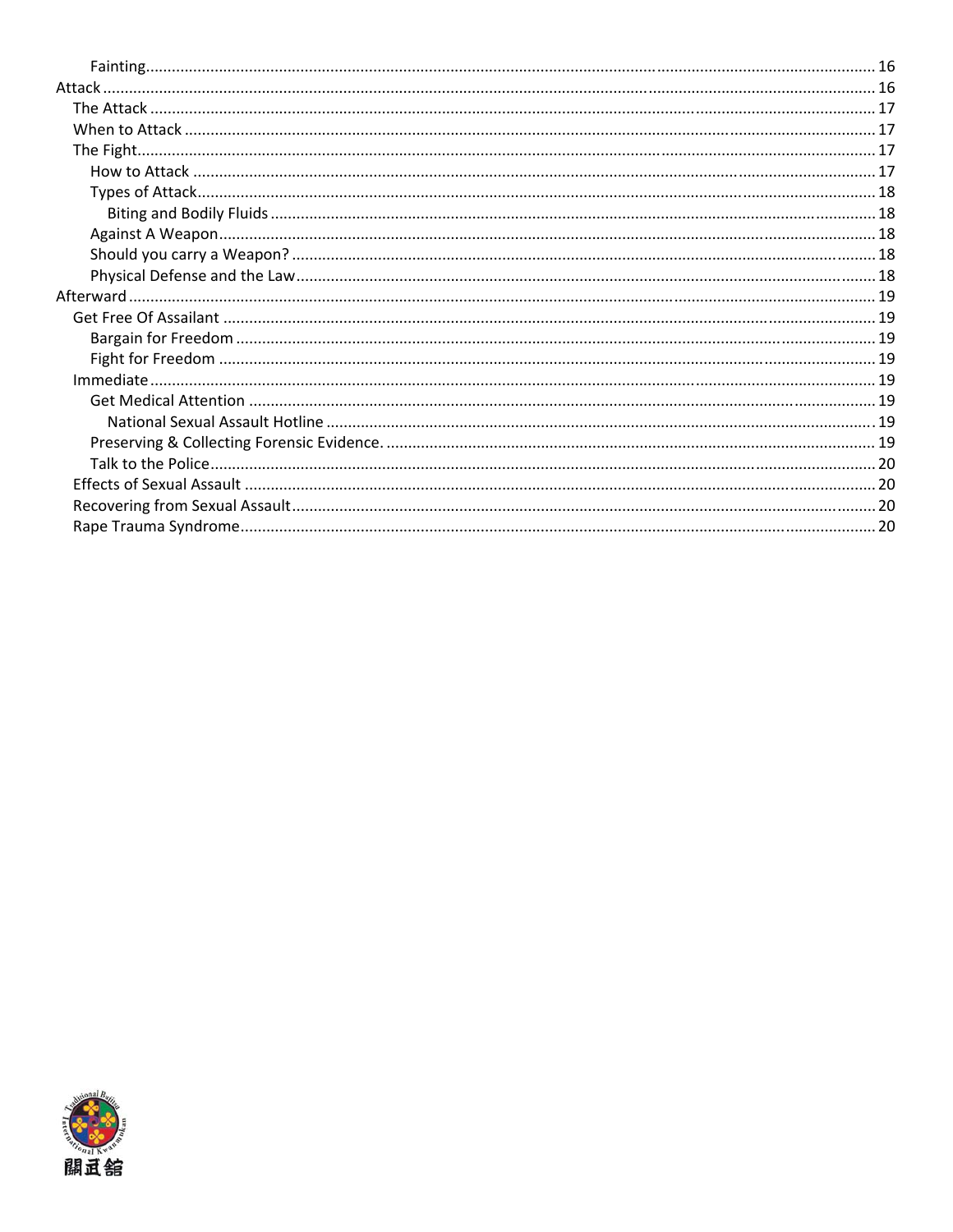#### Women's Anti Assault Program ‐ WAAP

The Women's Anti‐Assault Program is designed to give accurate and workable information about situations in which women may be subjected to physical abuse and to provide advice and direction to women concerning assault. If you are planning for self‐defense there are some questions you should ask yourself before you find yourself in a violent situation:

- Would I or could I physically resist?
- Under what circumstances would I do so?
- Would I or could I seriously hurt or injure someone?
- Would I treat an acquaintance like a stranger trying to rape me if I had to?
- Would I or could I yell for help?
- Am I worried about other people's reactions?
- While statistics do vary somewhat between sources, in general:
	- Every two minutes in the United States someone is sexually assaulted.<sup>i</sup>
	- 1 in 6 women are survivors of sexual assault  $\mathbb{I}$
	- 44% of victims are under age  $18^{\text{iii}}$
	- 80% are under age  $30<sup>iv</sup>$
	- 80-90% of sexual assaults are committed by someone the survivor knows or is acquainted.
	- $\bullet$  38% are friends or acquaintances $\mathrm{v}^{\mathrm{N}}$
	- 54% are not reported to the police<sup>vii</sup>
	- 97% of rapists will never spend a day in jailvill
- Sexual assault can take the form of:
	- Harassment (verbal abuse)
	- Exposing/flashing
	- Forcing a person to pose for sexual pictures
	- Fondling
	- Unwanted sexual touching

In the most extreme cases, sexual assault may involve force which may include but is not limited to:

- Use or display of a weapon
- Physical battering
- Immobilization of the victim

More often, however, sexual assault involves psychological coercion and taking advantage of an individual who is under duress or incapacitated and, therefore, incapable of making a decision on your own (including under the influence of alcohol, drugs and/or

#### **Definitions**

The exact definition of "rape," "sexual assault," "sexual abuse" and similar terms differs by state. The wording can get confusing, since states often use different words to mean the same thing, or use the same words to describe different things. So, for a precise legal definition, you need to check the law in your state. But here are some general guidelines based on the definitions used by the U.S. Justice Department.

- Rape is forced sexual intercourse, including vaginal, anal or oral penetration. Penetration may be by a body part or an object.
- Rape victims may be forced through threats or physical means. In about 8 out of 10 rapes, no weapon is used other than physical force. Anyone may be a victim of rape: women, men or children, straight or gay.
- Sexual assault is unwanted sexual contact that stops short of rape or attempted rape. This includes sexual touching and fondling. (But, be aware: Some states use this term interchangeably with rape.)
- Rape can occur if a participant is not legally old enough, did not have the capacity to consent or did not agree to take part. Physical resistance is not necessary.

prescription medications). Sexual assault is a crime motivated by a need to control, humiliate and harm. Predators use sexual assault as a weapon to hurt and dominate others.

WAAP helps you plan ahead and increases the chances of reacting with confidence in a dangerous situation, but there are always uncertainties. Each situation needs to be dealt with individually, and there are no guarantees that a given strategy will work. This work, while designed for women, also provides information for anyone facing a possibly violent situation or attack.

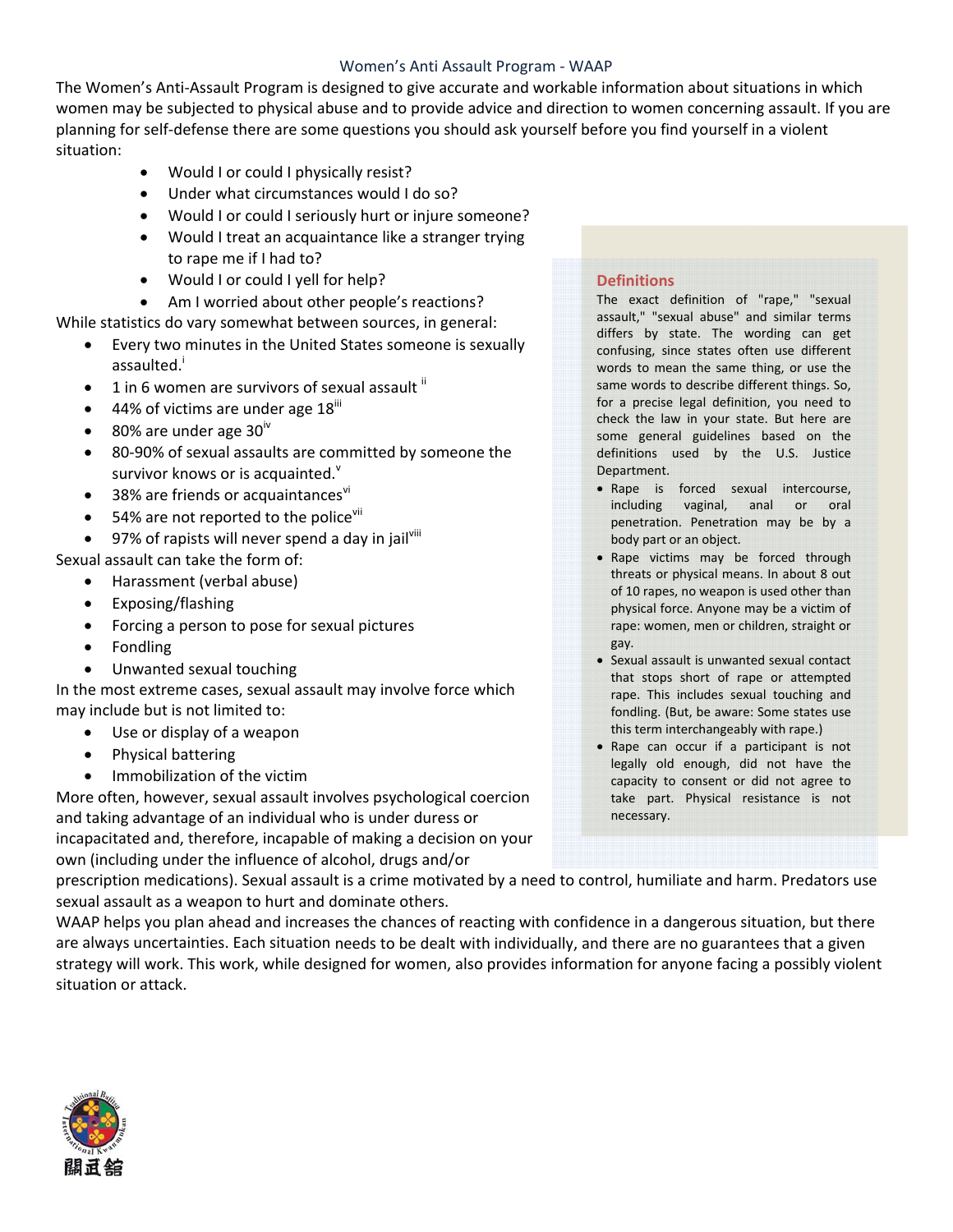## **Violence against Women**

#### *The Law*

Rape and sexual assault are violations of criminal (not civil) law. The crime is considered a "crime against the State", and the victim is a witness for the State's (the District's) case against the accused. The victim does not hire an attorney to prosecute a case. The prosecuting attorney works for the city. Although rape is illegal it does not often end in conviction in the criminal justice system. Whether the assailant was found guilty or not in the criminal court, the victim still has the right to file a civil suit against an assailant. A private attorney is needed to do this. Usually less proof is needed to win a civil suit.

#### *Attitudes*

In recent years the women's movement has focused attention on attitudes within our society that contribute to violence against women and on getting changes in the law. Much has been accomplished but much remains to be done.

#### *Education*

There are many ways to educate the public about this important issue. Contact your local media and encourage them to write stories on sexual assault. Ask local organizations, clubs, or churches in your area to post information in their newsletters. Get involved in the local rape crises enter and help organize activities to raise awareness of on‐ sexual violence. Post banners on websites, or social‐networking sites like MySpace.com and Facebook.com. Contact local organizations and schools about distributing information on their website. Distribute materials at public events or on a

#### *Campus Sexual Assault Victims' Bill of Rights*

*A student at a college or university, you has basic rights when it comes to being the victim of a sexual assault on campus. The United States Congress enacted this Bill of Rights in 1992. Therefore, all colleges and universities participating in federal student aid programs are required to afford sexual assault victims certain basic rights.*

- *1. •Accuser and accused must have the same opportunity to have others present.*
- *2. •Both parties shall be informed of the outcome of any disciplinary proceeding.*
- *3. •Survivors shall be informed of their options to notify law enforcement.*
- *4. •Survivors shall be notified of counseling services.*

college campus in your community. Arrange a speaking event at your church or at a local university or public organization. If you are a survivor of sexual assault, speak out! Share your experience and help others who may still be struggling. Talking about sexual assault is a powerful way to help reduce the stigma, teach young adults ways to reduce their risks, and help survivors learn where to turn for treatment. !

## **Types of Sexual Violence**

Rape involves victims being forced through threats or physical means to perform sex acts and varies by state statute. While most rapes are committed by someone the victim knows stranger rape can also occur. These are categorized as blitz sexual assault, rapid and brutal assault with no prior contact, contact sexual assault where the suspect contacts the victim and tries to gain their trust or confidence before assaulting them, and home invasion where a stranger breaks into the victim's home to commit the assault. Acquaintance assault involves coercive sexual activities that occur against your will by means of force, violence, duress, or fear of bodily harm by someone you know. Drug facilitated sexual violence occurs when drugs or alcohol are used to compromise your ability to consent to sexual activity. Partner rape includes sexual acts committed without your consent or against your will where the offender is a current partner – married or not, previous partner, or cohabiter. Sexual exploitation is any kind of sexual contact with a doctor, nurse, teacher, priest, professor, police officer, lawyer, etc. and a client

or patient. Sexual harassment includes unwelcomed sexual advances, requests for sexual favors or other sexual verbal or physical conduct that affects an individual's work or school performance. Sexual violence is also found in child sexual abuse and incest.

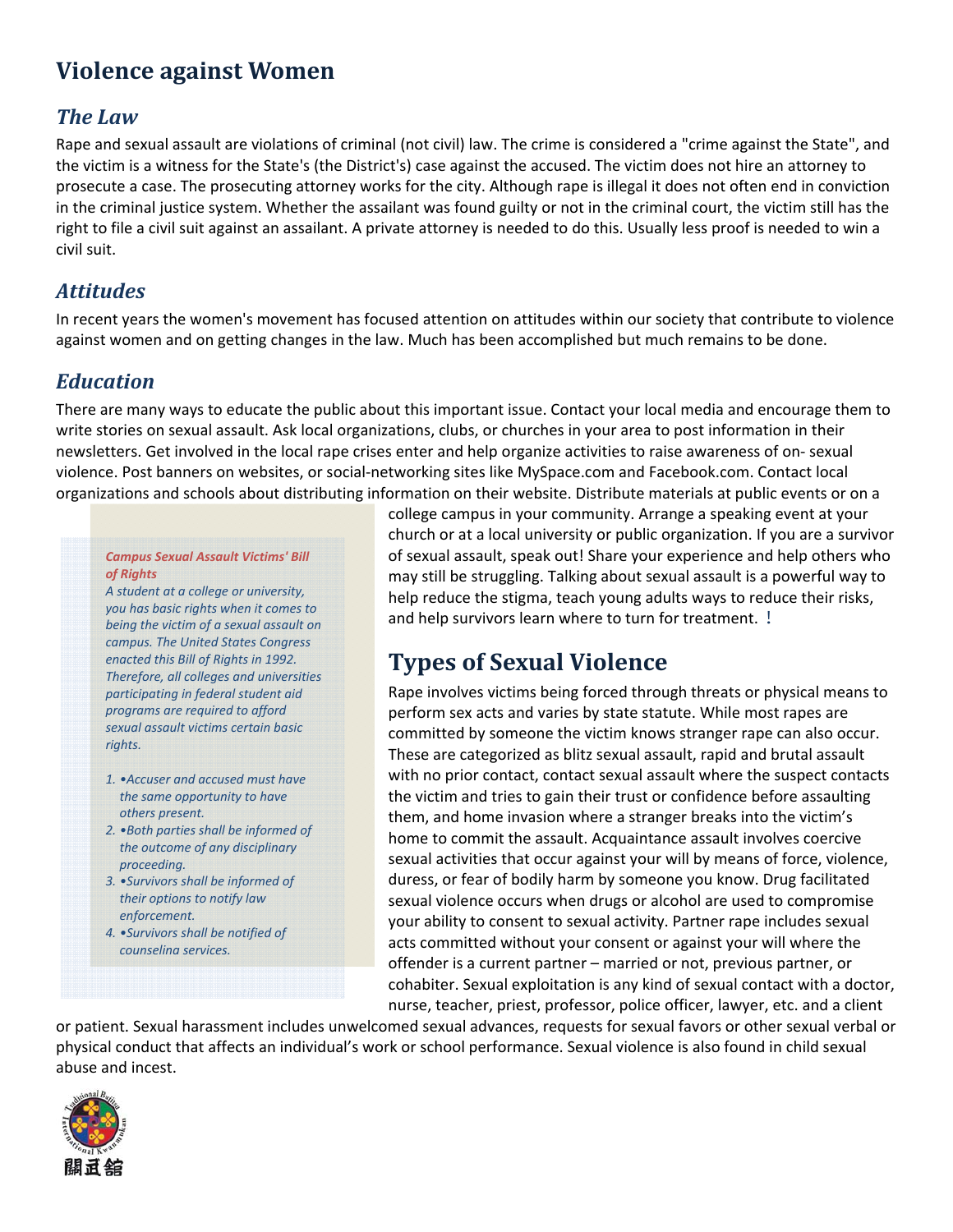Stalking is also considered a form of sexual violence and the definition of stalking varies by state. In general, stalking refers to a course of conduct directed at a specific person involving repeated visual or physical proximity, nonconsensual communication, or verbal, written or implied threats or a combination thereof that would cause a reasonable person to fear for safety such as repeated undesired phone calls, emails, letters, unexpected visits; following or lying in wait for an individual, making threats to the individual or their family, or any other behavior used to contact , harass, track or threaten an individual.

## *Characteristics of a Rapist*

Potential rapists do not possess common characteristics such as age, marital status or cultural background. Most have normal personalities while also expressing traits of dominance, violence or aggressiveness which are unchecked by sensitivity, gentleness, and a concern for others. In a rape situation there are two dynamics operating: hostility (violence) and gratification. A rape may be motivated by one or the other, but it is usually a combination of the two.

#### *Why Does Rape Happen?*

There is no one direct cause for rape, but usually there are several key elements involved.

#### **Dating Myths and Sex Role Stereotypes**

Men and women are exposed to many messages about what their sex role "should be." Men are generally taught to be aggressive in sports, careers and relationships. Sexual activity may often be their goal on a date. Women are generally encouraged to be passive but alluring in dating situations. These sex role stereotypes can lead to false beliefs about men and women's expectations.

#### **Poor Communication and Mixed Messages**

Often, couples do not discuss openly their sexual attitudes and expectations. This can often lead to mixed or confusing messages about what each partner wants. Each person needs to be clear and consistent, both verbally and nonverbally, in what they each want. Open communication is important in developing good relationships.

#### **Alcohol**

Studies showed that alcohol was involved in 75% of the date rape cases. Alcohol can contribute to risky situations because it impairs a person's sound reason and judgment, and lessens effective communication.

#### **Learned Violence**

Some people have learned that aggression and violence are the only way to solve problems. These people are prone to violence when they are denied what they want. The use of alcohol can intensify these aggressive emotions.

#### **The Stages of Acquaintance Rape**

The most common reason given for date rape is that someone takes the opportunity to have intercourse, under circumstances where the victim is unlikely to tell anyone about it, or is unlikely to be believed. Investigations of date rape show that there are often predictable stages that can indicate a potential for date rape.

**1) The victim will sense an intrusion** on personal limits that makes the victim feel uncomfortable. While the victim might want to assume the intrusion is harmless and does not want to overact the victim should not chooses to avoid or ignore the coercive behavior.

**2) An assailant will begin to escalate coercive behavior.** The victim may respond by trying harder to ignore the intrusion and can become desensitized to the coercion.

**3) The assailant attempts to isolate the victim and then force the intent to rape.** It is important to break the cycle by not letting yourself become used to sexually coercive behavior. You have a right to be respected!

#### **Factors Associated With Acquaintance Rape**

Alcohol and drug use can provide many opportunities for date rape as these operate to affect judgment. Being alone in a place where there is a great deal of peer pressure can also make it difficult to avoid a date rape situation. Letting someone invade your personal space or allowing them to exploit you also sets up the scene for such an occurrence. Being isolated or not having your own transportation can also put you at risk. **Gather Information about a Person You Are Going To Date**

Be aware of the behavioral danger signals and observe their behavior and attitude toward others. Ask people about that person, especially other people they may have dated. Check out their social media.

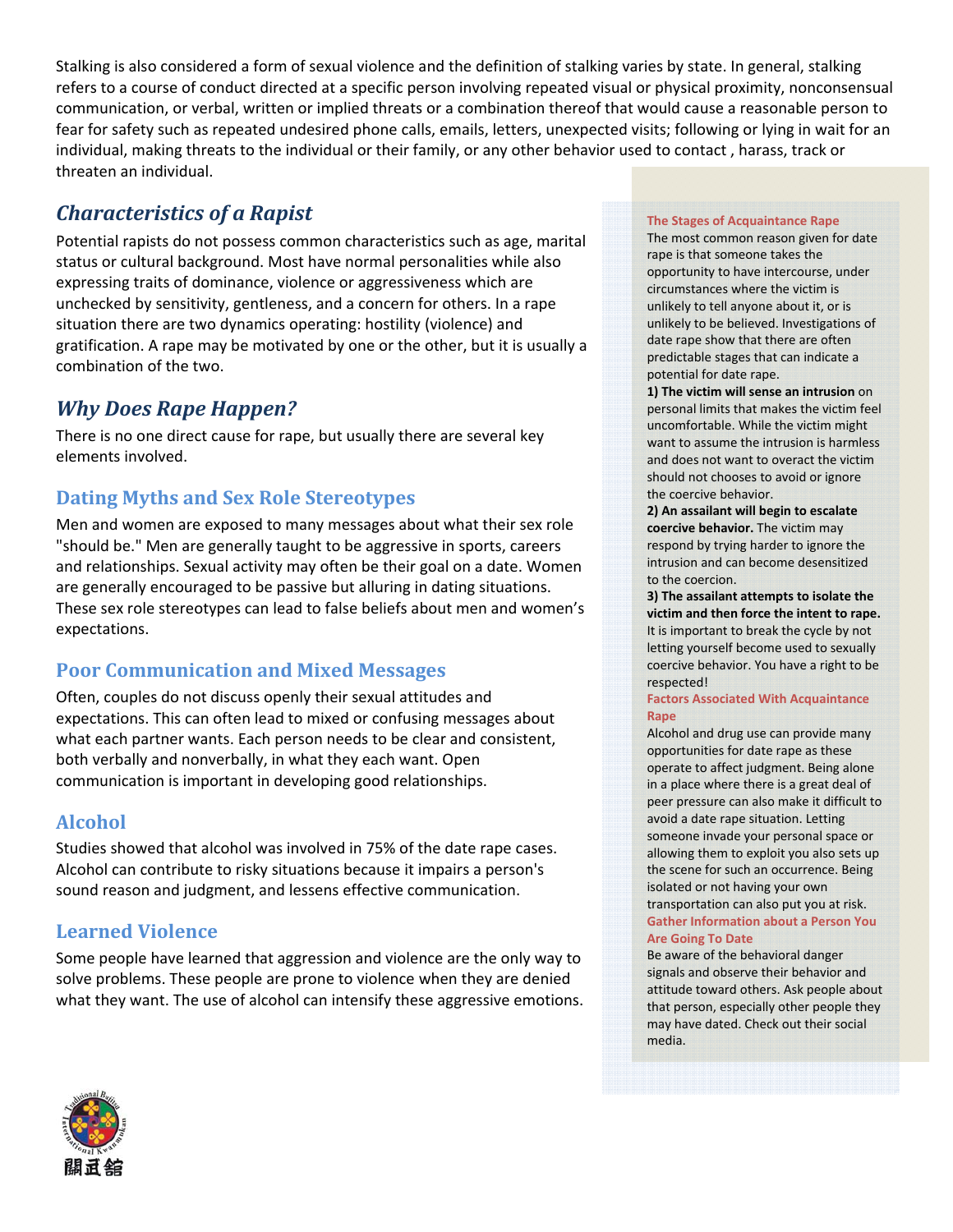## **Motivation Hostility (Violence)**

The rape in which hostility is the main factor is very dangerous and frightening. Here sexual release is a secondary and perhaps even negligible factor. The primary motivation is to humiliate or brutalize the victim. The rapist uses sexual aggression as a tool for acting out anger and contempt for women. Regardless of how scary this might be, the fact is most rapes are committed by acquaintances.

#### *Acquaintance Rape*

Acquaintance rape and assault have become serious concerns in recent years. Acquaintance assault involves forcing sexual activities by a friend, a date, or other acquaintance known to the victim and those sexual activities occur against a person's will by means of force, violence, duress, or fear of bodily injury. Despite the violation and reality of physical and

*Social norms put pressure on us to be polite and passive. Relying on these norms, many victims of such assaults may suppress feelings of fear and discomfort in an attempt not to offend. Prevention of acquaintance assault demands that you set aside such social norms and listen to your instinctual sense of fear and discomfort.*

emotional trauma, victims of acquaintance assault often do not identify their experience as sexual assault. Instead of focusing on the violation of the sexual assault, victims of acquaintance rape often blame themselves for the assault. This is a common social myth that acquaintance assault was incited through suggestive dress or intimate acts such as kissing. There is often fear of retaliation, subsequent harassment, and future harm. Harassment can occur from family and friends of the person responsible for the assault. Family and friends may blame the survivor, or, worse, they may support the assailant. Because the predators are known to their victims and are often someone with whom they socialize, victims of acquaintance sexual assault often have to encounter their assailants after the rape. Fear of such encounters can cause increased distress and humiliation for the victims. This is especially the case if the assailant is a part of the victim's daily routine. In order to prevent acquaintance sexual assault you all need to be aware

how you can become exposed to acquaintance assault. Often the potential abuser will go through an interview process to determine if they have an easy victim. Attempts will be made by the offender to intrude upon and violate the victim's personal space and level of comfort such as revealing personal information or through "accidental" touches and stares. Desensitization can occur if the victim gets comfortable with the offender and has come to regard intrusive actions as no longer, or at least less, threatening. Finally, the offender uses the victim's gained trust to isolate them from others.

## **Violent Encounters**

A violent act follows a reasonably pre‐determined pattern. First there is the *situation* that could provide an opportunity, an *approach* to the victim, a *grabbing* or indication of attack, the actual *assault* and *afterwards*. Good avoidance strategy will negate the possibility of a situation occurring, handling the approach can prevent the attack, handling the attack will prevent the assault, stopping the assault eliminates dealing with the afterward impact of the assault. Further, very altercation can be viewed using four elements: *prevention*, *evasion*, *escape* and *attack*. Understanding how those elements interrelate with the situation, approach, grabbing, assault and afterwards can help you better deal with a potential violent encounter. The escalation of a potentially violent situation can be slow, or extremely fast or a combination of the two. There are no rules or boundaries in violent situations. It is difficult to say when the situation changes to an approach, the approach to a grabbing, grabbing to an assault and the assault to afterwards. You can use prevention techniques for the situation and approach. Evasion strategies can also be used to prevent a situation. In an approach, evasion and escape tactics work best. If you are grabbed, you might want to consider escape or attack. If you believe you are actually going to be assaulted and cannot escape then attack. Afterwards you might have to use escape to get away and there is also the aftermath of the dealing with the assault.

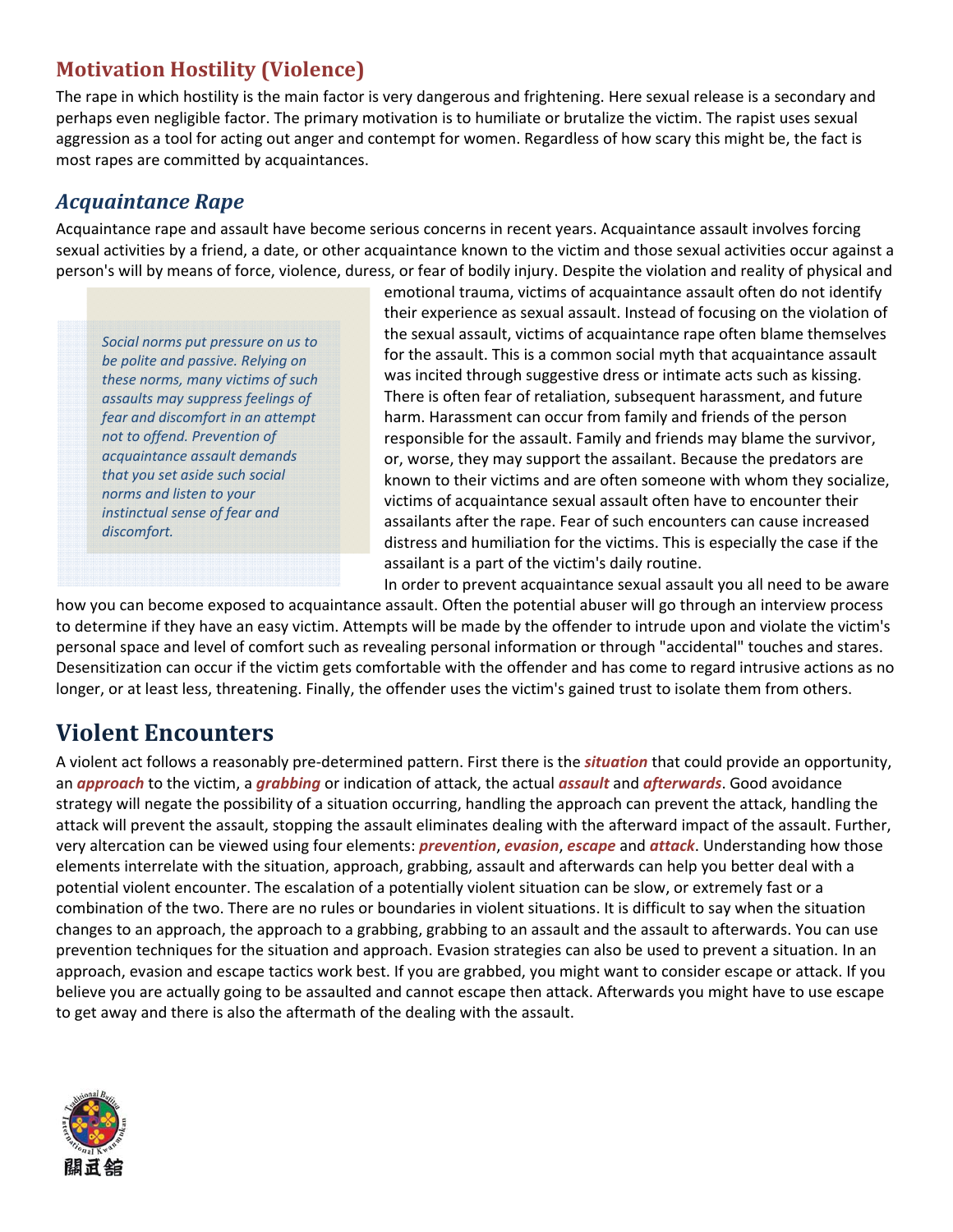## **Prevention**

If you can prevent a situation, there will be no need to deal with a violent act. Prevention uses elements of evasion and escape. Most prevention is good common sense with awareness and planning. While you can never completely protect yourself from assault, there are some things you can do to help reduce your risk of being assaulted. Here are some things you can do to help prevent a serious incident.

#### **Non‐Verbal**

Eighty percent of communication is non‐verbal. Being assertive comes from a position of confidence. This often includes: walking with shoulders erect, creating eye contact, and appearing to be very aware of the situation. By carrying yourself correctly, you are showing potential attackers that you are prepared to defend yourself, even though you will not make the first move. Attackers tend to avoid people who appear confident, because there is usually a reason that they appear confident. By acting assertive, you are non‐verbally stating that you are in control of the situation (whether you are or not).

#### *In General*

What can I do to reduce my odds of being physically assaulted?

• Keep some change and cash with you at all times in case you need a cab or pay phone or other emergency.

• Memorize all important numbers and have important numbers easily accessible on your cell phone (if you have one)

• Consider having an App on your phone like the CircleOf6 to quickly get help.

• Establish a code word so that family, friends, etc. know when to call for help

• Have a backup plan in case the first plan fails

• Carry a small noisemaker (like a whistle) and/or flashlight on your keychain

- Be aware of your routine and try to alter it if possible
- Have an extra copy of keys with you
- Try to keep in contact with people or organizations who are helping you

• Know where you are or are going, and how are going to get

there. Think about how to get away if there is an emergency and be

conscious of exits and escape routes

- Trust your instincts. If you feel uncomfortable or threatened, leave and go to a safe place
- To deter a predator beforehand carry a Personal Security Alarm (screamer or noisemaker) & Pepper Spray in plain sight. Make sure you can use it under stress.
- Be aware that some clothing can prevent running or fighting. Choose clothing appropriate to your activity and your ability to be mobile and get away.

#### **At Home, the Dorm, or Other Place of Residence**

• Replace locks when you move to a new house or apartment. You don't know who has keys to the old one. Remember, the best lock in the world is no good if it isn't used. Lock your doors and windows. Install outside lighting system (with motion detectors). Keep car doors locked, even in your own driveway or garage and do not prop doors or windows.

*Get the CircleOf6 app on your phone to quickly notify your friends discretely*

• Install a peephole so you can see who is outside before opening the door. Chain locks won't stop someone who is determined to get in. Keep the door locked until you know who's there. Every outside door should have a key operated dead bolt lock at least one inch long. Install locking metal rods into the frame in the bottom of outside sliding doors and windows.

- Install an alarm system for ground floor windows and doors if break‐ins are prevalent in your neighborhood. Also, consider protecting areas accessible from fire escapes and balconies.
- Install lighting over outside doorways, obscured or invisible windows and the garage or parking area. Leave an interior light on when departing from your home if you know it will be dark when you return. Report missing or burned out lights immediately. Draw shades after dark and never dress in front of windows.

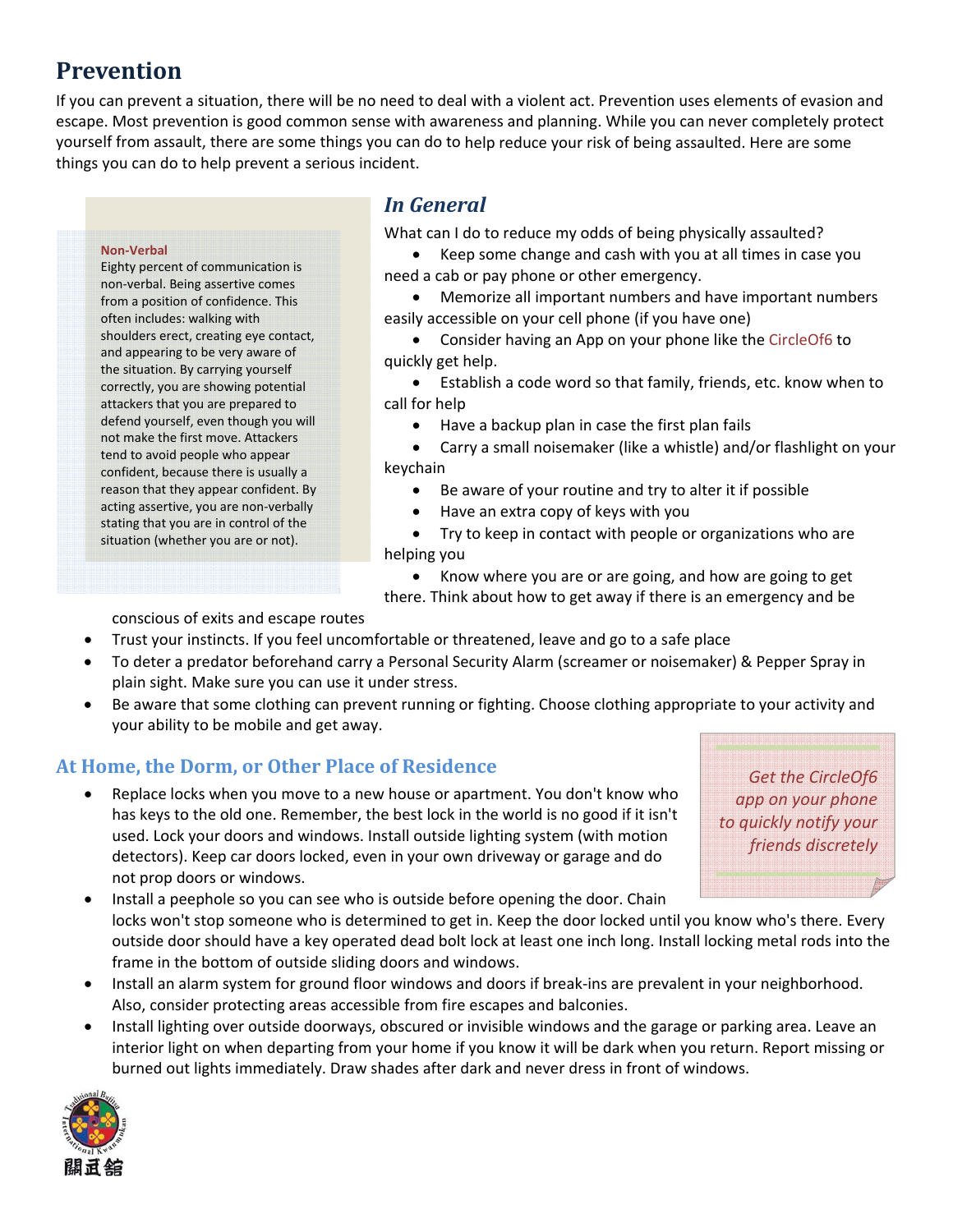- Use your last name and initial only on your door, mail box or in the phone book. Advertising with a note on your door saying you are not at home is asking for trouble.
- Ask to see the "ID" of policemen, salesmen and repairmen before unlocking door. Strangers should stay outside. They can go someplace else to make a phone call, or you can call for them.
- Elevators can lead to trouble. Wait for an empty elevator vehicle rather than get on with a stranger.
- Notify the police about anonymous phone calls made repeatedly at certain hours, someone may be checking to see if you are at home. If you receive an obscene call quietly hang up and notify police.
- Keep a pet in the house to alert you and your neighbors to intruders, as animals have greater sound sensitivity than humans.
- Plan several emergency escape routes. Place a phone in a "safe" location with emergency numbers displayed or keep your cell phone on you at all times.

#### **Dorm safety**

- Lock your door when you go to sleep and when you are not in the room.
- Keep your window locked (especially if it is easy to enter from the ground).
- If people constantly prop open the main dorm door, tell an authority about it.
- If your dorm has an elevator, try to stay near the button dashboard so that you have easy access to the emergency button. Also, if you feel threatened, you can push the button for the next floor and leave immediately instead of waiting for the elevator to reach the floor where you live
- Avoid isolated areas (stairways, laundry rooms, basement, etc.) when you are alone

#### **Domestic Violence**

Think about how you would get away and what you would need in an emergency.

- Have a place to go to such as a friend or relative's apartment or house or a domestic violence or homeless shelter (if there are not any domestic violence shelters in your area, and you are contemplating leaving the town, you may want to consider going to a homeless shelter or a church). If the dangerous situation involves a partner, go to the police, campus safety or a shelter first.
- Think ahead about options for transportation (car, bus, train, etc.)
- If you need to get away and there is no public transportation in your area, try to find someone who will allow you to use their car if you do not have one at your disposal.

#### **What to Bring**

- Have important papers and documents: birth certificate, social security card, license, passport, medical records, lease, bills, etc. and house keys, car keys, cash, credit cards, medicine, important numbers, cell phone ready.
- If you are bringing children with you, remember to bring their important papers and legal documents.
- Keep all of these things in an emergency bag and hide the bag. Probably best if not in house or car. If the bag is discovered, call it a "hurricane", "tornado" or "fire" bag.
- Call the Domestic Violence Hotline.

## *Traveling Safety*

#### **Taking the public transportation or getting a ride**

- Be alert at stops when waiting for your ride to arrive.
- Use the transit schedule to avoid waiting for a long time at a stop.



Call the **Domestic Violence Hotline 1.800.799.SAFE (7233)**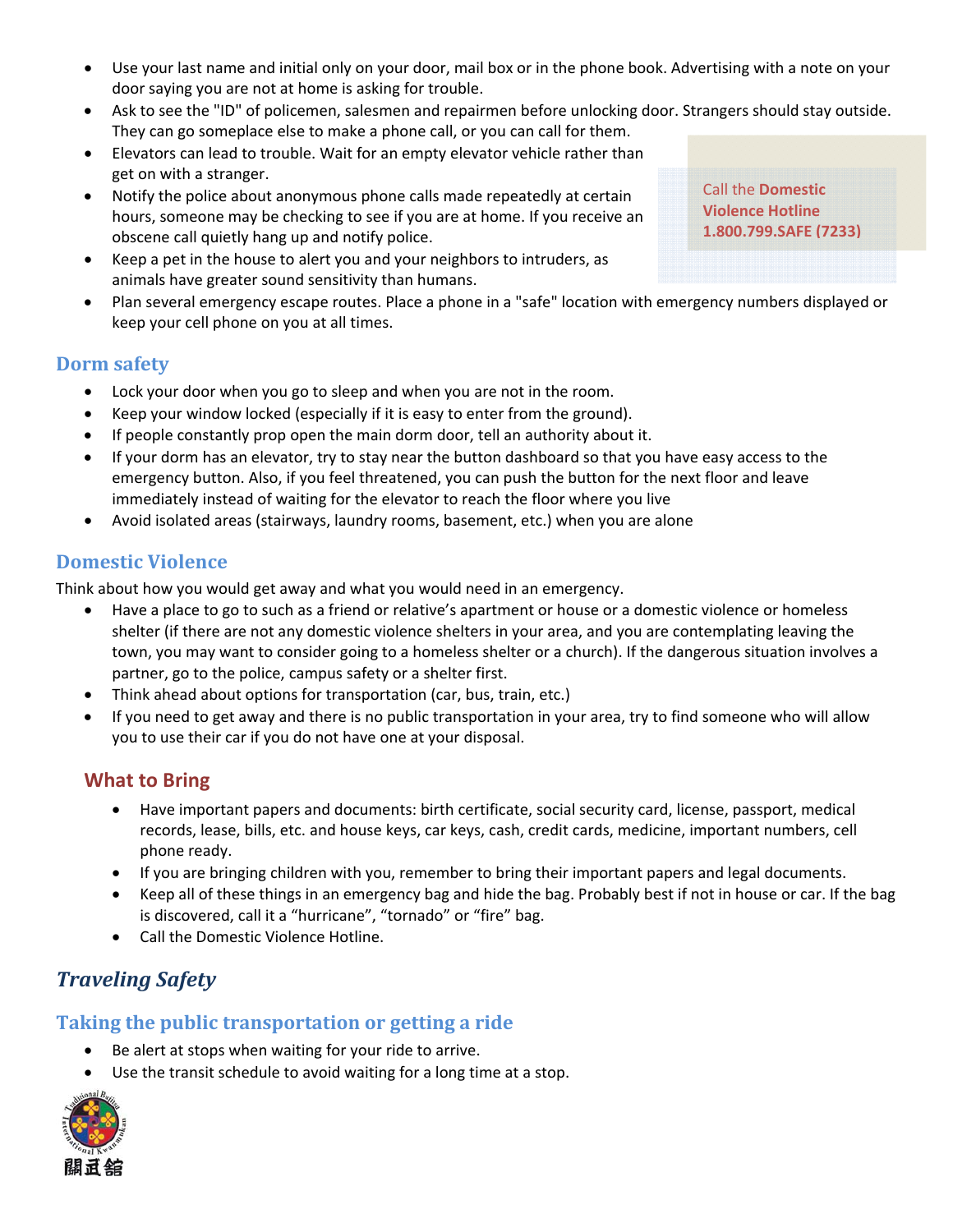- Plan your route to use the busiest, best-lighted stops possible.
- If someone is bothering you on the bus or subway, tell the driver.
- If you feel uneasy about getting off at your usual stop, stay on until the next stop or wait until your circle around to your usual stop the second time.

#### **While Driving**

- When driving or when you park, lock the doors of your vehicle. Check quickly in and around the vehicle before entering it. Always have your keys in hand ready to unlock the door.
- Avoid vacant, secluded or poorly lit and desolated areas when parking or sitting. Park out in the open near the most frequently used buildings in shopping areas. Park near stairways or elevators in underground parking garages and avoid parking near concrete pillars. At night, park in lighted areas.
- Ask a trusted person to accompany you if there is any question about your safety in approaching your parked vehicle. Don't approach your vehicle if a suspicious person is loitering in the area.
- Attract attention by flashing your lights and sounding your horn if someone attempts to enter your vehicle. If you are stopped at an intersection, quickly evaluate the danger. Go through the red light if possible. Exit your vehicle and scream to draw attention to your situation if you are in a peopled area.
- Go to a busy, well lighted area or police station if you are followed while driving. Flash your lights and sound your horn.
- Avoid using outside phone booths. If this is your only option, park your vehicle so that you can exit the booth into your vehicle quickly. Better to have a cell phone and keep the battery charged.
- If you breakdown, do not accept a ride to a service area. Use your car or cell phone to call for help. Many emergency programs are available to vehicle owners. Get one and use it.
- Use your cellphone and call the police if you see someone in trouble along the road. Don't stop to help.
- Keep your vehicle gassed (at least  $\frac{1}{2}$  full) and in good operation order. Have extra car necessities (oil, jumper cables, etc.) Carry money, blankets and food for emergencies.
- Plan your route and know what "safe" places are on it (police stations, hospitals, etc.) Keep valuables locked in your trunk. Keep your purse out of sight under a seat or in the trunk.
- Give only the key to your vehicle ignition to a parking attendant. Retain the keys to your residence. Conceal your vehicles registration.
- Never pick up a hitchhiker even if the person appears to be injured. Use your cell phone and call for help.

#### **When walking**

• Avoid putting music headphones in both ears so that you can be more aware of your surroundings, especially if you are walking alone. Do not text. Besides the obvious attention to safety, you may not be aware of suspicious circumstances.



#### **Getting Out Of Uncomfortable or Scary Situations**

- 1. Remember that being in this situation is not your fault. You did not do anything wrong, it is the person who is making you uncomfortable that is to blame.
- 2. Be true to yourself. Don't feel obligated to do anything you don't want to do. "I don't want to" is always a good enough reason. Do what feels right to you and what you are comfortable with.
- 3. Have a code word with your friends or family so that if you don't feel comfortable you can call them and communicate your discomfort without the person you are with knowing. Your friends or family can then come to get you or make up an excuse for you to leave.
- 4. Lie. If you don't want to hurt the person's feelings it is better to lie and make up a reason to leave than to stay and be uncomfortable, scared, or worse. Some excuses could be needing to take care of a friend or family member, not feeling well, or having somewhere else that you need to be.
- 5. Try to think of an escape route. How would you try to get out of the room? Where are the doors? Windows? Are there people around who might be able to help you? Is there an emergency phone nearby?
- 6. If you and/or the other person have been drinking, you can say that you would rather wait until you both have your full judgment before doing anything you may regret later.
- 7. Use the CircleOf6 app to notify your friends for the kind of help you will need.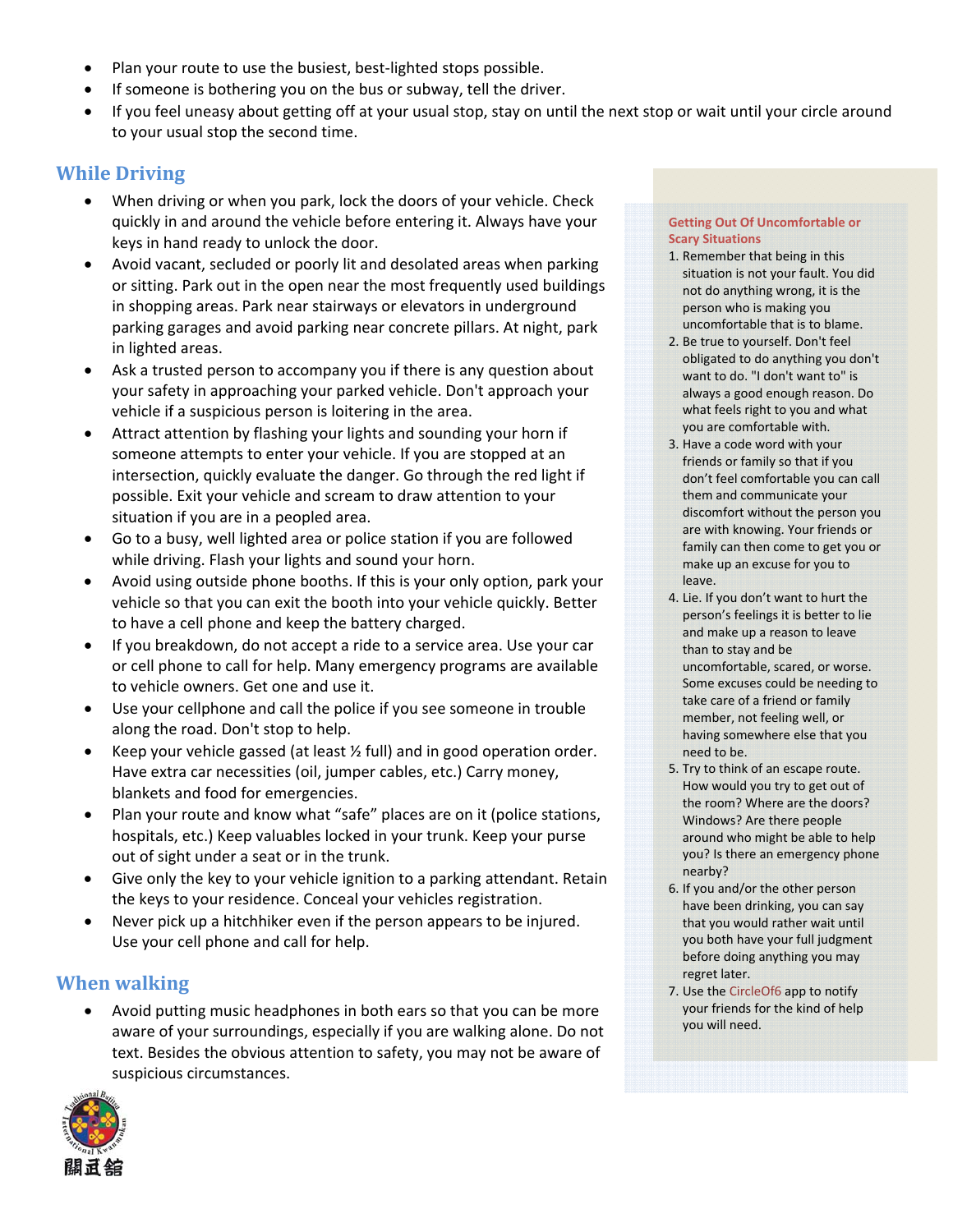- Make sure your cell phone (if you have one) is easily accessible and fully charged.
- Plan your route and know what "safe" places are on it (police stations, hospitals, etc.)
- Remain mentally alert and aware of your surroundings. Knowing where you are and who is around you may help you to find a way to get out of a bad situation.
- Try not to load yourself down with packages or bags as this can make you appear more vulnerable.
- Walk with someone. Most muggers will be discouraged if you have company, male or female. Try to avoid isolated areas. It is more difficult to get help if no one is around. Avoid dimly lit places and talk to authorities if lights need to be installed in an area
- Stay in well lighted areas and near the curb away from alleys, entry ways and bushes where someone could be hiding. Avoid short cuts through parks, vacant lots and other deserted places. Take major, public streets and paths rather than less populated shortcuts. Walk with purpose. Even if you don't know where you are going, act like you do.
- Stay near people! Don't allow yourself to be isolated with someone you don't trust or someone you don't know.
- Don't accept rides with strangers. If a driver stops to ask you directions, avoid getting too close to vehicle, you could be pulled inside. Move away if the driver gets out of the vehicle to approach you.
- Being followed by someone on foot? Cross the street, change direction, vary your pace. If the follower persists, go to a lighted store or home and call police.
- Being followed by someone in a vehicle? Turn around and walk in the other direction. If you continue to be followed, record the license number and call police.
- Have your key ready when you return home to open the door without delay. Turn outside light on when you leave so you can see anyone who might be waiting for you.
- Avoid carrying a short strapped bag that dangles from the forearm because they can easily be grabbed and often entangle the arm. Purses that are comfortably clutched to the body (including shoulder bags with shorter straps) are best choices. Carry your shoulder bag underneath your coat.
- Avoid carrying a large amount of cash and all the credit cards you own. Take only what is needed. Keep a record of credit card numbers.
- Avoid walking through groups of men. Keep your hands out of your pockets and free of parcels. As you walk notice possible hiding spots where someone may be lurking. Also, notice secure places and avenues of escape.
- Ignoring suspicious sounds and behavior is dangerous. Trust your instincts. If you feel uncomfortable there is usually a valid reason. Become secure by altering your situation.

### **On Campus**

- Walking back from the library very late at night is sometimes unavoidable, so try to walk with a friend
- If walking feels unsafe, try calling campus security. Many campuses offer safe ride programs
- Be familiar with where emergency phones are installed on the campus.

## *When Partying*

- When you go to a social gathering, go with a group of friends. Arrive together, check in with each other throughout the evening, and leave together. Knowing where you are and who is around you may help you to find a way out of a bad situation.
- Do not leave with someone you have just met and be careful of escort offers. Keep one person in your group sober. Check with each other frequently especially if you feel strange or intoxicated.

#### **Date Rape and Alcohol**

Because of date rape drugs and alcohol steps need to be taken to lower your risk of becoming a victim. Rape is more common with friends and acquaintances (80‐90% depending on source) then it is from a stranger jumping out at you. One source reports 35.5% of completed rapes (43.5% of attempted rapes are committed by a classmate and 34.2% (24.2% of attempted rapes) are committed by a friend. Further, on college campuses, 60% take place in the residences, 31% in living quarters and 10.3% in a fraternity.

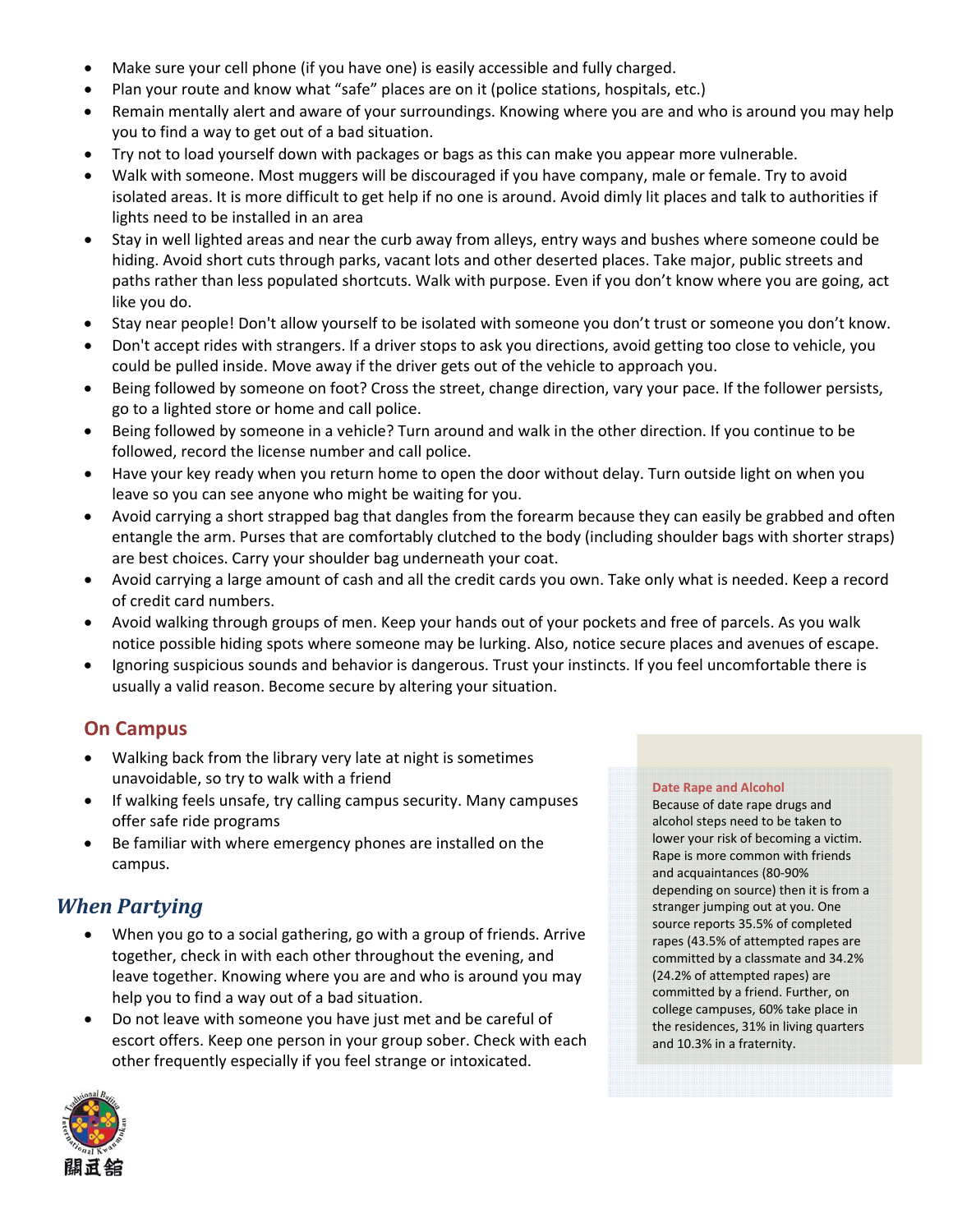- Avoid giving out your personal information (phone number, where you live, etc.). If someone asks for your number, take their number instead of giving out yours.
- Trust your instincts. If you feel unsafe in any situation, go with your gut and leave. If you see something suspicious, contact law enforcement immediately. Local authorities can be reached by calling 911 in most areas of the U.S.
- Be aware of rape drugs<sup>ix</sup>. Don't leave your drink unattended at any time. If you've left your drink alone, just get a new one.
- Get your own drinks. Drink only from un‐opened containers or from drinks you have watched being made and poured. If you choose to accept a drink, go with the person to the bar to order it, watch it being poured, and carry it yourself. Always hold your own drink. Do not leave your drink unattended or out of site. If so, get a new one. Do not drink from the punch bowls or other large, common open containers. Drink moderately and slowly. Keep track of how many drinks you have had. Know your limit as alcohol will lower your inhibitions.
- Cover your drink. It is easy to slip in a small pill even while you are holding your drink. Hold a cup with your hand over the top, or choose drinks that are contained in a bottle and keep your thumb over the nozzle
- If you feel extremely tired or drunk for no apparent reason, you may have been drugged. Find your friends and ask them to leave with you as soon as possible
- Watch out for your friends, and vice versa for unusual behavior. If a friend seems out of it, is way too intoxicated for the amount of alcohol they've had, or is acting out of character, get your friend to a safe place immediately.
- If you suspect you or a friend has been drugged, contact law enforcement immediately and go to a hospital and ask to be tested. Be explicit with doctors so they can give you the correct tests (you will need a urine test and possibly others). The window period to collect evidence of drugs (either through a urine sample or blood) is extremely short.
- Your body is yours, protect it. If you choose to be sexually active, bring and use condoms and other latex barriers. Follow your instincts and leave if something does not feel right. Respect yourself and others will also.
- Check out the CircleOf6 app on iTunes. It is specially designed to help you out in difficult situations.

#### *Stalkers*

If you are being stalked you should:

- Avoid all contact with the stalker.
- Inform family, friends, supervisors, and co-workers of what is going on.
- Report the stalking to your local police in as much detail as possible
- Keep an accurate journal or log of all incidents connected to the stalking.
- Keep all evidence received from the stalker such as letters, packages, taped telephone messages, electronic communications, etc.

You may need to anticipate and respond to a predator's actions. Be conscious of places the predator frequents (work schedule, favorite places to go, social events, where they like to eat, what clubs they belong to, what sports activities they like, etc.) and know which people the predator usually hangs out. Plan what you would say and do if you came into contact with the stalker.

### *Internet Safety*

- Do not share personal information in public spaces anywhere online.
- Do not use your real name or nickname as your screen name or user ID.
- Pick a name that is gender and age‐neutral.
- Do not post personal information as part of any user profiles (i.e. Facebook, MySpace, and Twitter).
- Use a "nonsense" password that has no relation to you as a person; use a combination of numbers, symbols, and letters and make sure it is at least 6 characters long. Also, try to change your password frequently and avoid using the same password for multiple accounts.

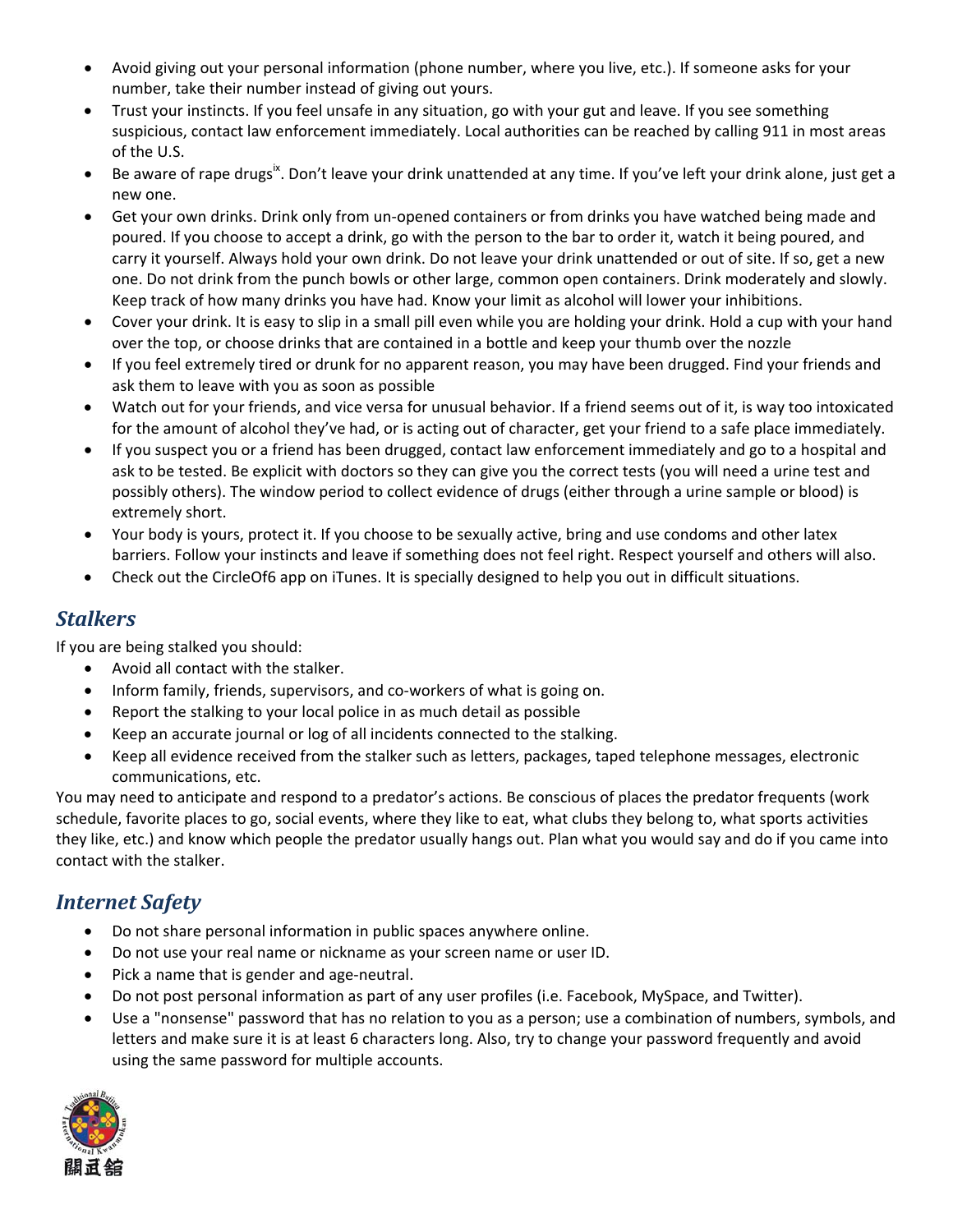- Be extremely cautious about meeting online acquaintances in person. If you choose to meet, do so in a public place and take along a friend.
- Make sure that your Internet Service Provider (ISP) and Internet Relay Chat (IRC) network have an acceptable user policy that prohibits cyber stalking.
- If a situation online becomes hostile you should log off and or surf elsewhere and cancel the account.
- Do not share passwords to email or social networking sites with friends or acquaintances.
- Activate password protection on cell phones and mobile devices.
- If a situation places you in fear, contact a local law enforcement agency.
- Find a Safe Computer. Take a moment to think about whether your computer is safe. This is particularly important if the person abusing you may have access to your computer.
- Know how to:
	- o Edit Privacy Settings on Facebook, Twitter and other social media. Review steps you can take to manage your personal information on websites especially Facebook.
	- o Clear History and Cache including browsing history on computers and mobile devices.

#### **What to Do If You Are Being Cyber Stalked**

Make clear to that person that you would like them not to contact you again and block or filter messages from the harasser over the internet. Although formats differ, a common chat room command to block someone would be to type: /ignore. In some circumstances (such as threats of violence), it may be more appropriate to save the information and contact law enforcement authorities. If harassment continues after you have asked the person to stop, contact the harasser's Internet Service Provider (ISP). To obtain more information on how to report an Internet crime such as stalking, harassment, or exploitation, visit the U.S. Department of Justice website Computer Crime and Intellectual Property Section.

### **Cyber Stalking**

Cyber stalking is threatening behavior or unwanted advances directed at another using the internet and other forms of online and computer communications.

- Threatening or obscene emails
- Live chat harassment or flaming (online verbal abuse)
- Harassment through texting
- Hacking and or monitoring a victim's computer and internet activity
- Forming a website in honor of a victim
- Includes off-line stalking or harassments such as following a victim or actual physical contact between a stalker and their victim

While cyber stalking is a specific kind of stalking, the possible severity of its emotional and physical threat is similar to the fear caused by offline stalking, with the same potential consequences. As a result of their victimization, many victims have physical and emotional reactions.

## **Evasion**

Evasion is best when you think you are being approached by a predator that may lead to a more difficult circumstance. Look for an escape routes, cross the street and or change directions if being followed. Go to a populated area such as a restaurant, store or lighted house and try to enter. If the assailant is closing in break a window. In commercial establishments a broken window may activate fire and burglar alarms. Be aware that running away may not be your best choice. If there are no good escape routes available it could actually make matters worse. The attacker is liable to chase you and catch you in a more unfavorable location. If you find yourself face to face in an uncomfortable situation, consider using verbal tactics.

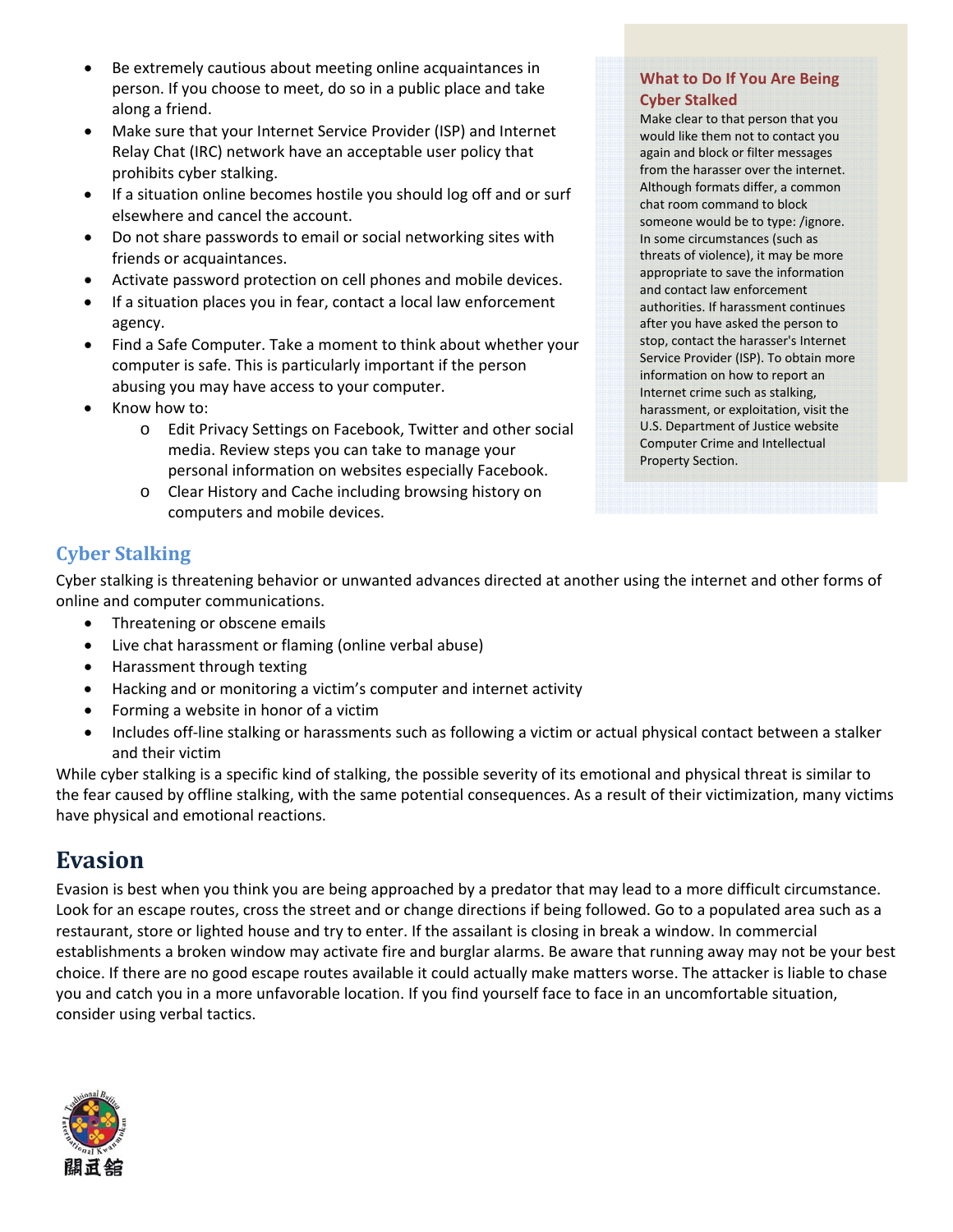## *The Interview*

Understanding a predator's characteristics and motivations may help you to identify an approach. It may also help you to cope with a potential rape or other violent situation by using appropriate verbal tactics. Usually there is a preliminary encounter or interview before an attack while the assailant builds up to committing violence or sizes you up as a possible victim. You may be able to sense impending hostility. If someone looks suspicious, keep your distance and stay away. Deal with catcalls, unwanted comments or questions by walking away, or making your feelings known by telling the harasser to stop the behavior. If you need to respond to a situation in a verbally assertive manner ‐ do so. The best response is a simple "No" while making momentary eye contact. Project an attitude of "Buzz off." Keep the harasser in your peripheral vision and perhaps sticking your hand ominously into a pocket, waistband, or lapel and leaving it there as though you have a weapon readied. If your bluff is called by, say you'll slowly hand your money over and then slowly hand over your money, and instantly flee.

## *Verbal Tactics*

Your voice is your first line of defense. Talking can be useful to lower the level of aggression, to stall and gain valuable time to think and plan, ascertain the assailant's state of mind, learn the reason for the assault, and to gain details to aid in identification. There are no golden rules here. Whatever verbal response you use should be based on how you read the predator's motives. Study facial expressions. Do they show hate or low self‐esteem? The FBI says that the best way to deter a threatening predator is by distracting them in an abstract discussion in the present tense. The more you get a predator to talk, the less the chances that you will be attacked.

#### *THE PROCESS OF VERBAL SELF‐ DEFENSE*

*1. Acknowledge the other person.*

*2. Ask for what you want.*

*3. If you don't get agreement; clarify your point of view & ask for what you want again.*

*4. If you don't get agreement; explain how it will benefit them & ask for what you want again.*

*5. If you don't get agreement; ask them what they need in order to give you what you want & ask for what you want again.*

*6. If you don't get agreement; Change tactics, do something different or take action and react with clarity, purpose, determination and confidence.*

#### **Passive, Aggressive and Assertive Responses**

There are three ways to use verbal tactics: passive, aggressive, and assertive.

#### **Passive**

Passive tactics are rarely successful. This is because being passive is often confused with being weak or fearful. If your attacker believes that you are fearful or too weak to fight, then they will definitely target you. People who are being too passive will normally have their head down and avoid eye contact. It is as if they want to actually disappear into the background. Softening a command statement by putting it in question form or apologizing will come across as docile.

#### **Aggressive**

Be careful of dangerous people. Aggressive verbal or non‐verbal tactics can also instigate a confrontation. Aggressive tactics often include being loud, humiliating, finger pointing, and drawing attention to yourself. The problem with this approach is that the attacker may have a dominant or alpha mindset. When approached with another aggressive or alpha‐type

person, conflict will likely increase. This is because the attacker is not being given a way out. They would rather fight than back down, if only to save face.

### **Assertive**

Acting assertive cannot only help you avoid the situation; it can also help you diffuse a situation when it does arise. For verbal self‐defense tactics, assertive is the best choice. Being assertive means being direct, blunt, demanding, and never apologizing. Match your tone-of-voice and volume to suit the situation with short, to-the-point commands. Do not justify yourself, don't leave room for bargaining, and don't answer any questions. Act tough and show no fear. An

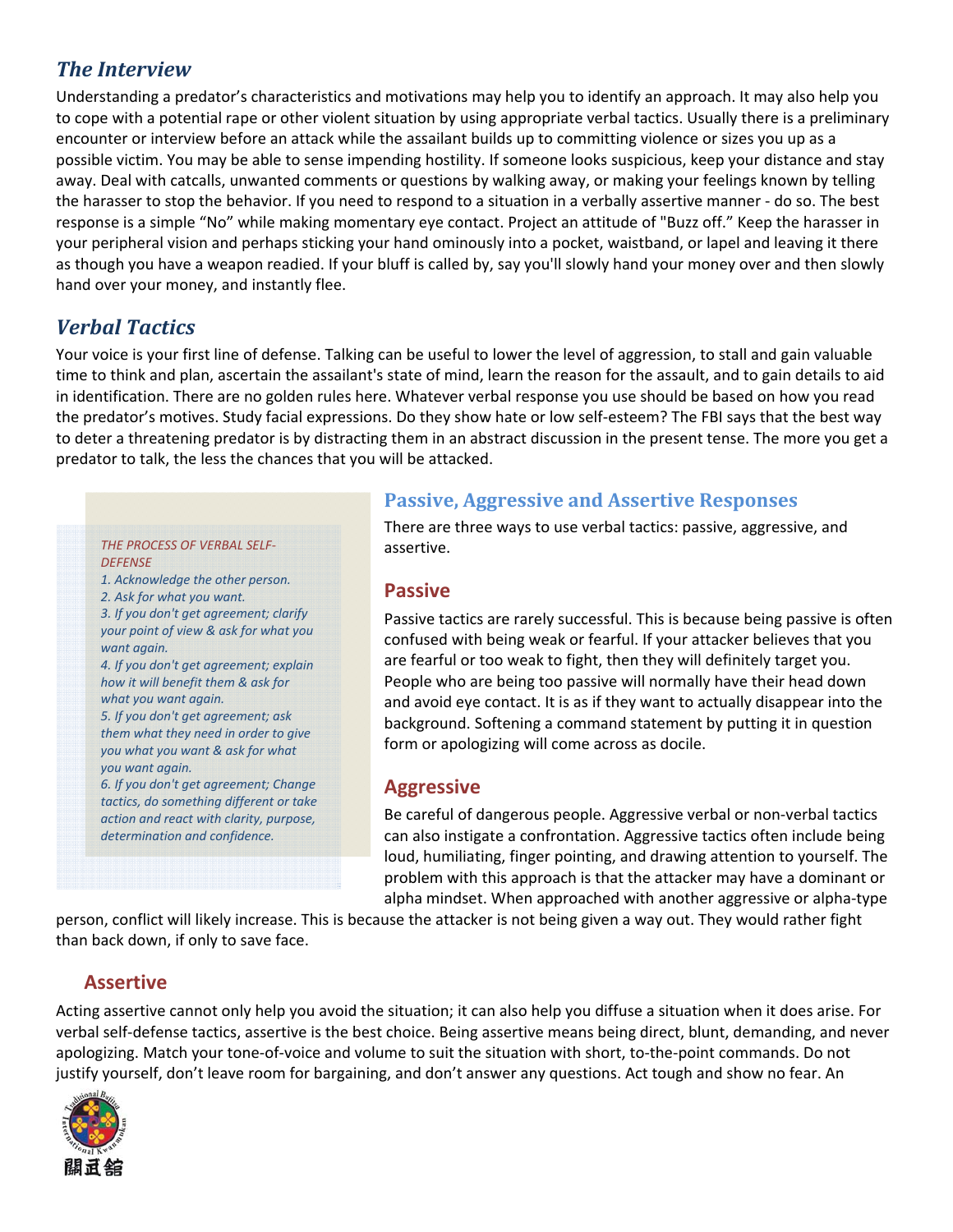extreme situation may require fierce talk such as hissing, snarling, cursing, and bellowing profanity. And, do not be afraid to take an assertive posture with give short clear commands. That is, raise your hands in a "Stop!" gesture, and fiercely say "Stop! Go Away!"

#### **Give Clear Messages**

In many attacks, the victim's initial opportunity to avoid the attack occurs in conversation. This is particularly true of acquaintance rape. A person must have the courage to be verbally assertive in a situation where an acquaintance attempts to undermine integrity and self‐respect. It is important to send clear communication messages. A "no" means "NO"! You need to say it, mean it, and not worry about the other person's feelings. You need to observe if the person is receiving your message and is ignoring it. This will help to identify the potentially dangerous person. Most rapes are acquaintance rapes and the ability to say no is very important. A predator wants an easy mark. Assertively saying no and meaning it can go a long way to getting out of a tricky situation.

## **Escape**

The need to escape occurs in a situation where the assailant can contain, grab or attack you. If you are unable to evade the "grabbing situation", then you must consider whether you can escape. If escape is not possible, then attack or submit will be your only options. In escape the goal is to increase the distance between you and your assailant. Flee to a well-lighted area or a place where a passerby may notice a disturbance to confront your attacker. Avoid trees and shrubs, stairwells, and other structures that inhibit voice transmission. Remember, look for a way out and keep your distance. Many escapes are not actually escapes; they just change the location of an attack and keep it prolonged until help is available. If a confrontation is inevitable it is better that you choose the location. Your odds of survival are greater if you can prevent being transported to a secondary location. The element of surprise is a must for escape. Indecision often breaks down the surprise factor and loosens the effectiveness of the escape technique.

### *ESCAPE METHODS*

When you are grabbed you may try a number of strategies in combination to escape. Multiple strategies include verbal tactics, screaming, disengagement techniques, fainting, and lastly direct physical attack which is discuss under *Attack* below. Multiple strategies used together increase the odds of survival. General escape points to remember:

- Where am I escaping? Is there a safer place to go to?
- Can I run? How far? Am I dressed such that I can run away?
- Who is my opponent?
- Where is the assault occurring?
- Can I attract attention? Scream, blow a whistle, or raise a commotion?
- Keep the element of surprise.
- Do I have a weapon available? Anything at hand can be a weapon: purse, book, keys, comb, hand or foot, objects lying around, cell phone.

#### **Verbal Strategy**

If you are in a situation where you are trapped (a grabbing) you may be able to use your verbal skills to provide and avenue for survival. No one can tell you exactly what to say in a given situation, but the below are some strategies. The best verbal ploy is to pretend to cooperate until you can find a chance to escape. Be very ready to instantly shift gears and choose another tactic, including fleeing, surrendering, or fighting.

- Welcome the assailant and invite the assailant to a place of your choice
- Act repulsively or insane, urinate, pick your nose, drool, or pretend to be sick by gagging and or vomiting.
- Act like you're a raging maniac, howling loon, or barking madwoman.
- Don't argue. Instead, simply apologize to placate the assailant. One‐third of all homicides arise from petty altercations.

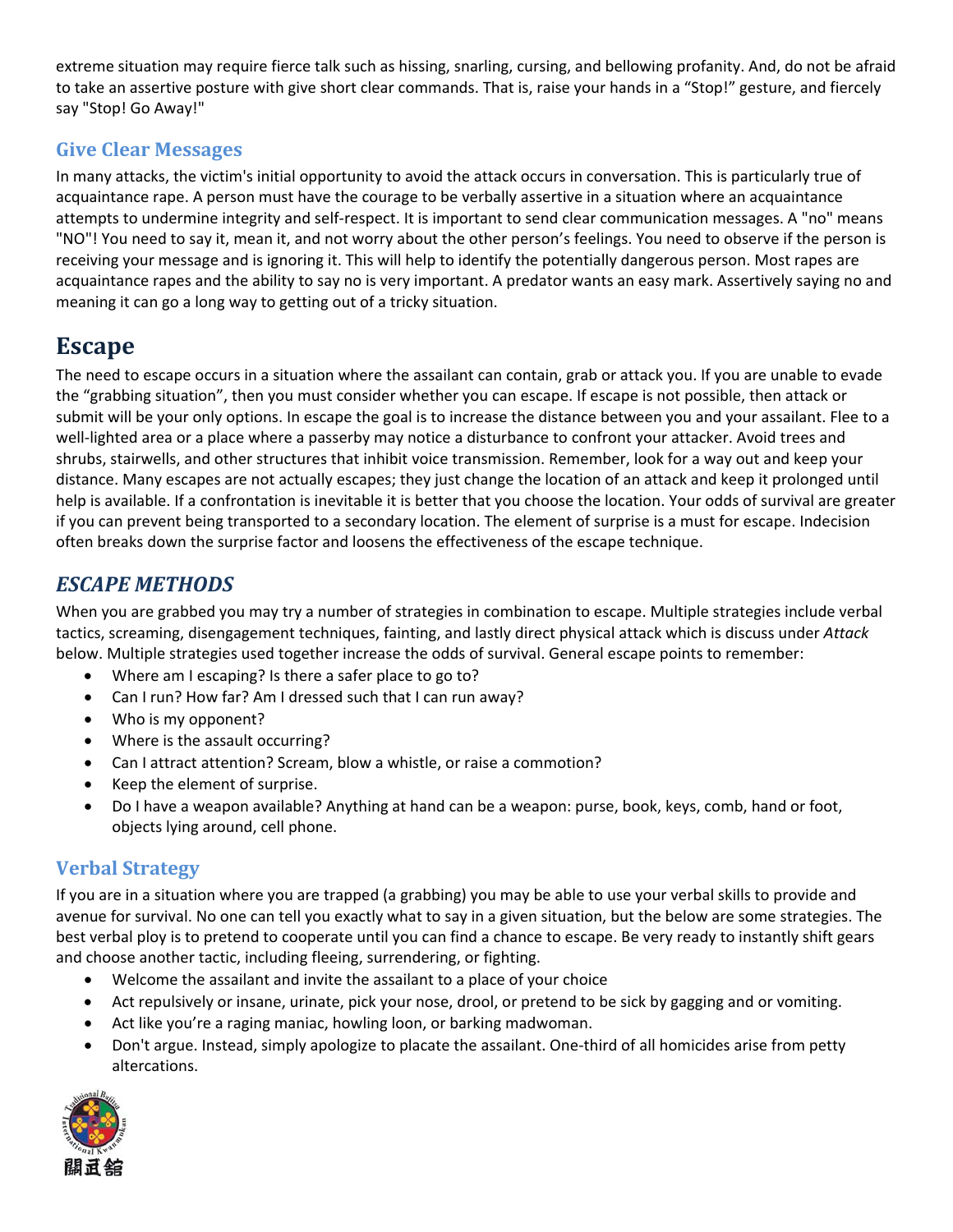- Befriend the assailant. If you treat the assailant respect, it might be harder for the assailant to depersonalize and attack you.
- Rather than argue and dictate your wishes ask the predator what they wants.
- Appeal to pride. Act like you expect honorable behavior.
- Say, "God is watching you. Now is your chance to redeem yourself in His eyes by leaving peacefully." Some criminals, believe it or not, are very religious.
- Ask, "Is this really necessary?" This simple question might stop a criminal who ponders it.
- Pretend friends are about to arrive or are waiting for you nearby.
- Look at an escape route and yell, "Officer! Officer!" Then run toward your imaginary rescuer. Criminals usually look around before pouncing but are quick to believe a cop suddenly arrived.
- Pretend the police have already been called and are about to arrive, "Oh, you're the guy they called the cops for! They're looking all over for you! You'd better run!"
- Claim to be a witch and threaten to cast a spell. Many people are superstitious and gullible.
- Fake insanity, an epileptic seizure, heart attack, asthma attack, or pretend to faint.
- Sometimes, a thunderous command to "STOP!" as parent to a child will dissuade an attack.
- Talking and acting tough (blustering) is a "street" strategy to scare others into obeying (or keeping their distance). Though it sometimes escalates to actual violence, tough talk is intended as a bluff to avoid the need for violence.

Avoid the following

- Never trust and do not believe in promises. After all, a criminal survives by lying.
- Do not beg nor show fear, it emboldens the predator and tempts the predator to abuse newfound power.
- Do not insult a predator's dignity. That will certainly provoke.
- Do not try to reason with a criminal. Their values are very different than yours.

Do not say such things as

- "You'll go to jail for this." You do not want to get the only witness killed (you).
- "I have VD" or "I am pregnant" as it might reinforce belief that women are "bad" and deserving of rape and death.
- "What if I was your mother, sister, or daughter?" might trigger hatred of them.

#### **Group Attack**

Verbal responses to a group attack are similar to the other suggested tactics. However, dealing with a group presents special difficulties.

- Find the leader of the group. This is usually the one doing all the talking.
- Try to get the leader alone. Just getting the leader, or another group member, away from the peer pressure may give the leader a way out of committing violence.
- Once you have divided one attacker from the rest, you have a better chance of escape.

#### **Rules for Verbal Tactics in Escape**

The goal is to lull the predator and get the predator's guard to drop so you can disengage and flee.

- Show no emotion, don't appear frightened or arrogant, and keep the tension low.
- Avoid begging as it can arouse a predator.
- Guard against mirror imaging ‐ projecting your values onto a predator. You tend to see and hear what you want to see and hear hoping for the best while trusting a deceptive predator.
- Appeal only to the predator's self-interest, never to the predator's mercy.
- A predator uses selective honesty and partial truths, plays dumb, and gets victims to play with the cards they deal. You can be selectively honest, play dumb, and refuse to play with the cards dealt.
- Mix truth and lies together.

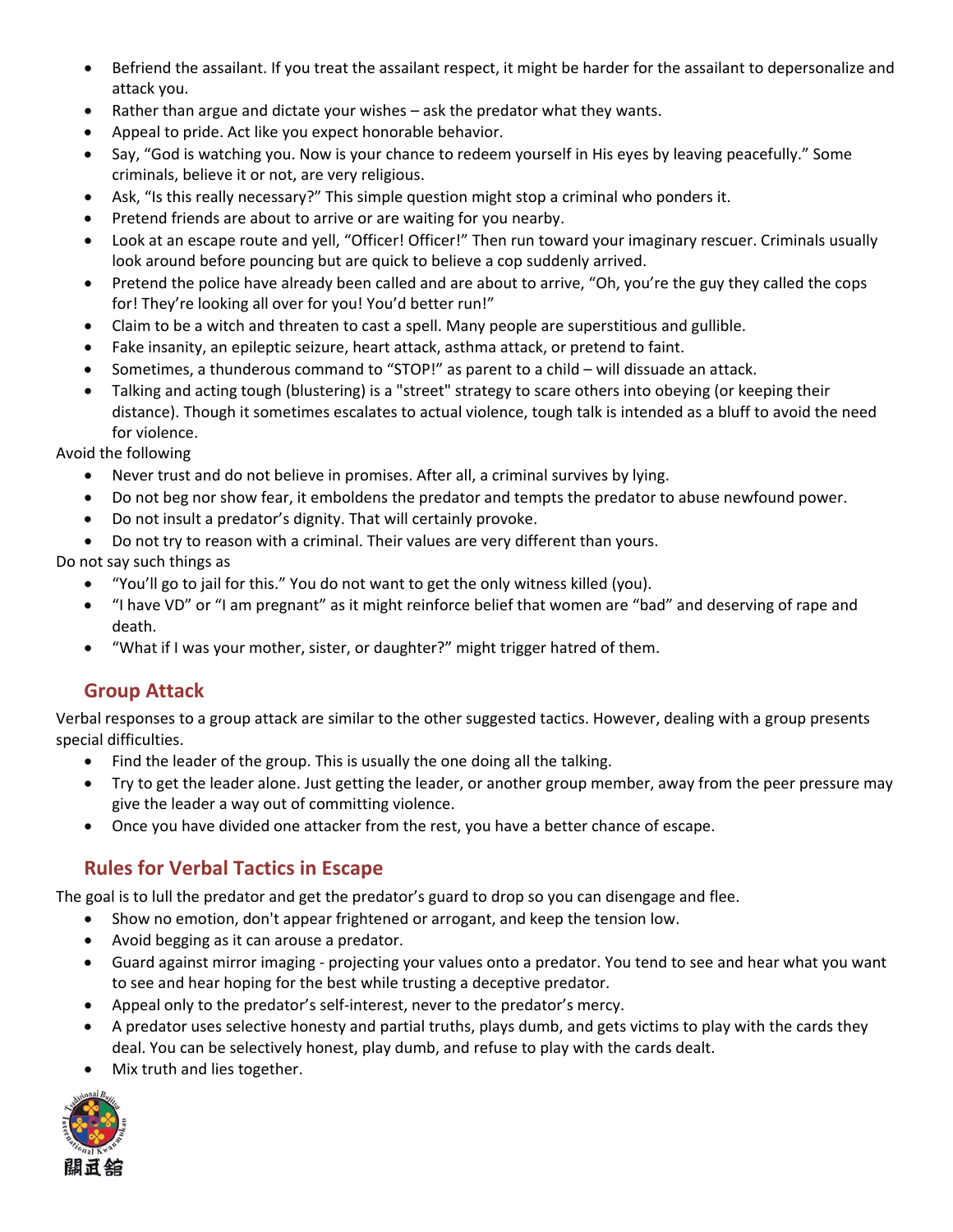• Never trust a predator's promises.

#### **Screaming**

The scream is designed to do several things:

- Clear your head and break a moment of panic and other effects of the adrenal rush.
- Gain control of the adrenaline rush to make you stronger.
- Attract attention

A power yell which comes from the stomach will tighten muscles around your midsection to help you withstand a blow without injury. A yell may scare off the attacker. A yell might even summon help. Yell and run the moment you sense approaching danger. Even if you are not certain of the danger, don't be afraid to look silly. That's far better than taking a risk. Yell the instant you sense danger, before anyone has hands on you. When you scream make sure that anyone listening understands that you want help. Yelling "fire" is your best bet. If you simply yell "help" and your scream sounds like trouble others may fear getting involved.

### **Disengagement Techniques ‐ Take Action the Instance You Are Grabbed**

At this stage of the encounter you are being contained or have already been physically grabbed. You are probably chosen as a victim because the assailant believes you will be an easy target. You have the advantage of catching the predator off guard because the predator expects you to submit without a struggle. The focus of your thoughts must be on the assailant, their actions and potential avenues for your escape. Keep calm and breath. Evaluate your situation directing your thoughts away from panic stricken assumptions to specific facts that will help you understand the situation.

- What is the primary motivation? Intimidation and submission or initial phase of hostility?
- Will violence be used? Will I be seriously injured?
- Is the assailant armed?
- Where is the assailant vulnerable?
- What are the assailant's plans?
- How can I attract attention?
- What are my options?
- How can I gain time?
- Where can I escape to?

You may break loose from a grabbing using a disengagement technique. However, these do take practice. In general, concentrate on physical techniques that require minimal skill and strength. Techniques should focus on the parts of the body that are most accessible and where damage will result in the assailant's immediate disablement. Swinging objects cause the attacker to flinch or pull back, making the retrieval of the grabbed part much easier. A kick has a similar value. Chemicals, deodorants, pepper or mace sprayed or blown into the face are useful in making it difficult for the attacker to follow a fleeing victim. Whistles, hand sirens and Freon horns are good for creating a commotion that makes a continued attack more difficult.

#### **Fainting**

You could also pretend to faint as a last resort to try to prevent being taken to a secondary location. Your body becomes limp from fainting and it is difficult to move a limp body.

## **Attack**

If you are unable to prevent, evade or escape the situation, approach or grabbing, then you are forced to decide whether you will fight an assault or submit. It helps to think through this decision in advance. The choice to fight or submit is your personal choice. While you may think you would submit and not fight, you may think differently if loved

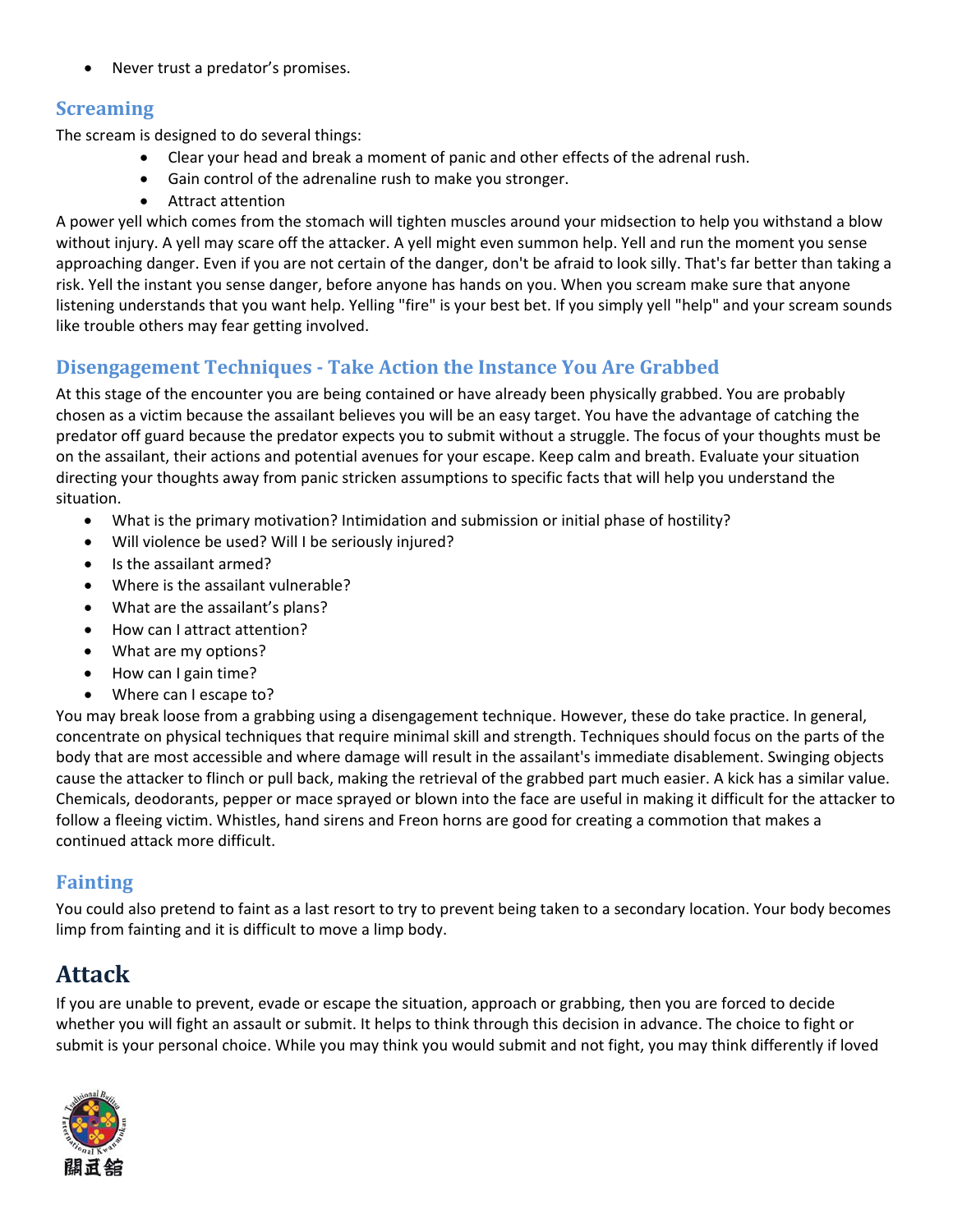ones are threatened. Statistics show that there is a greater chance of survival if you fight back. Predators do not want a difficult victim. Surrendering only puts you at the predator's mercy.

### *The Attack*

Attack is the least understood for women. You must have absolute willingness to be brutal and cause severe trauma. Attack techniques are intended to kill or destroy the capacity of the assailant to continue the assault. Many women think they could not apply such a vicious attack, but in defense of their lives or the lives of their loved ones. A person facing assault can never be sure if the predator intends "only" to rob or rape without further harming or even killing afterward. If a rapist does become violent with a submissive victim, the escalation is usually sudden and explosive. While reading this, you may feel that maiming a rapist is too gruesome an act for you. That, of course, is your decision – though you'll likely feel very differently during an actual attack or if loved ones are at stake. If you attack, respond with an eyegouging, throat‐piercing, testicle‐shredding kill or be killed fight for your life that may well be your best chance for survival.

## *When to Attack*

Attack is paramount if there is life in jeopardy and there is nowhere to escape. Attack attempts to close the distance, whereas, in escape, maintaining the distance is desirable. When attacking take time to pick the moment, if possible waiting for the predator to be distracted. If you can find a weapon, anything can be a weapon, grip it firmly. Determination is a key point. Fight like the meanest dog. Go for broke shouting or swearing to break adrenal paralysis and do not quit. Physically it is more effective to attack when very close as it is harder to recognize an attack. Perhaps you can lull the predator using your verbal tactics striking when his guard is down. You may need to attack during the actual assault if that is when the predator is distracted.

## *The Fight*

When it becomes clear that forced violence is inescapable, the task is to survive the attack. Fighting may work. If you are going to fight then fight with all everything you have! Struggling will only get you injured as the predator tries to subdue you. As you attack, use your weapons in direct attacks smart, fast, and hard! In an attack, you want to close the distance between you and the assailant. If you determine that the assailant has no weapon and you want to resist, remember that the aim of the fight is not to knock out; you are merely fighting to escape, for a chance to pull away, to run and attract someone's attention. If you fight you will most likely be injured, with bruises and cuts or more. This is not a game. You must be ready for a blow, take it, and then go on. In a confrontation you probably won't be aware you have an injury until it's all over with and you are recovering to your senses. Generally, those who resist run no greater risk of injury then those who submit and resistance may provide the chance to escape.

#### **How to Attack**

A vital strike must stun, stop or destroy the vision of the attacker. The woman who hopes to weather an assault must have the capacity to endure the initial mental or physical shock. The temporary mental and physical paralysis of being grabbed or assaulted is definitely against any successful escape attempt. Therefore, getting very close, selecting only very vital targets, shouting and

#### **Submission**

If you submit to the assault, take a few deep breaths. This will help calm you down and recover from panic. Dissociate yourself from the situation. Focus your attention on some specific thought to keep your mind off the reality of the event. Remember the attacker's face and anything that will help catch and identify him. Use your voice. Talk to the person and keep reminding that you also are a person. Try verbal discussed above tactics. These may calm the assailant and avoid further demands. You can form a plan to escape. Concentrate on what you will do afterwards. Don't struggle if you are submitting. During the actual rape struggling may only prolong the attack. Prayer may be helpful.

wearing and stomping to break or transfer the shock effect. Weapons are used because they take a mere mental effort in place of physical skill and are more easily applicable to direct use than the bare hand or foot. The barrier to weapons usage is the fear or loathing of letting the opponent come within functional range of the weapon. This is shown in the

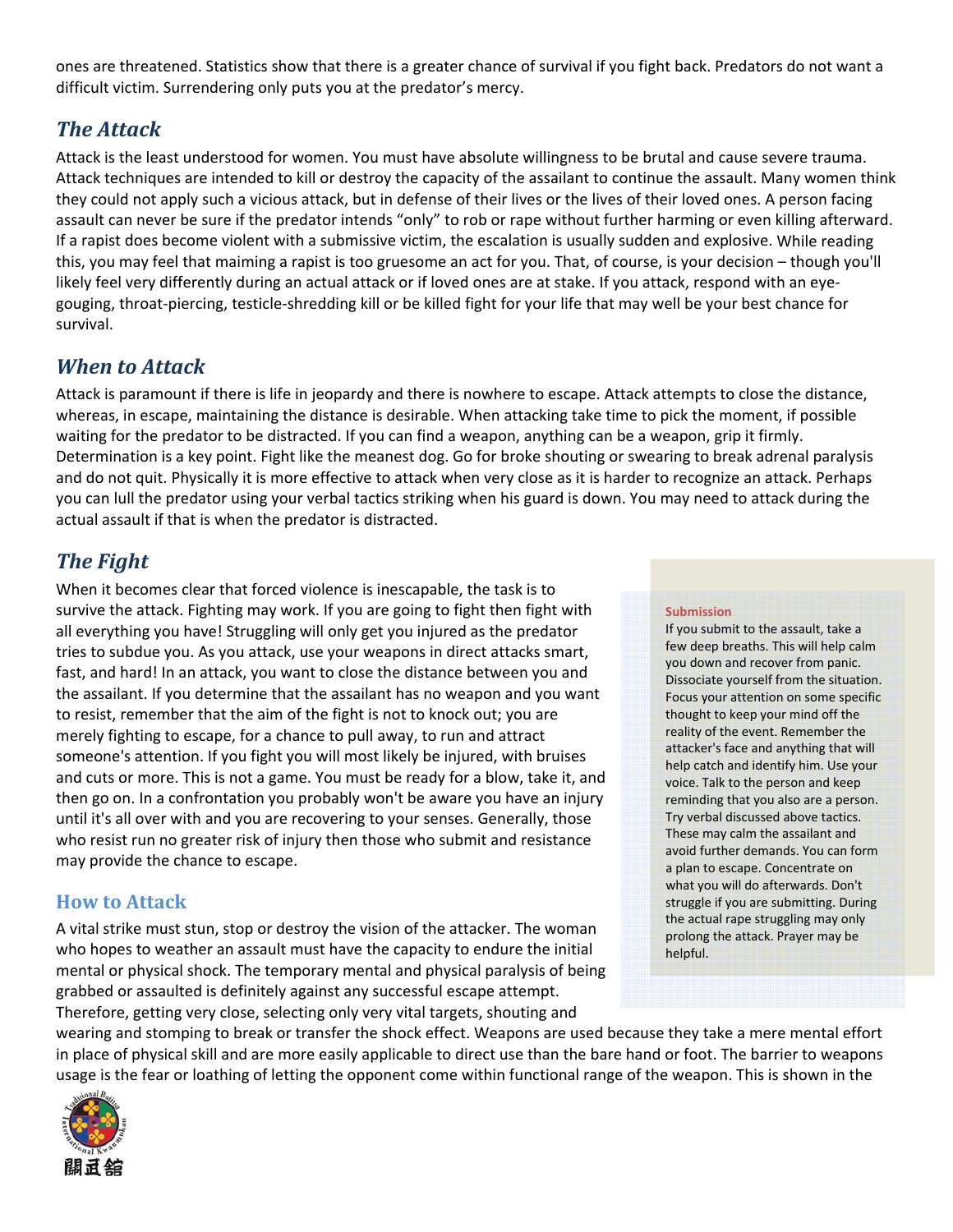often premature application of the attack weapon before a vital strike can be assured. For example, a 60 year old housewife should not emphasize the same escape techniques as an agile teenager--the results could be disastrous.

#### **Types of Attack**

The most vulnerable points on the body are the eyes, throat and testicles. Other attacks are striking behind the ear, smashing the nose, poking something up the nose or in the ear. Depending on the choice, availability and circumstance these targets can work effectively. If attacking the eyes, poke, gouge or rake them. Keep pressure on if you can. The predator will have to respond perhaps opening up other targets such as the groin or leaving go. If a male is the predator, attack the testicles with your knees or squeeze and twist the testicles with as much force as you can. If the predator protects the groin, look for the eyes or other vital targets. Using a weapon to smash the head or striking the groin or poking the eyes will work well. Hitting with the palm will work better with than the fist. So does your elbows. Just remember to get in close before attacking so that the attack moment is not given away. If on the ground fight the same way you would if you were standing. If you are on the ground brace yourself and kick furiously at any target including the knees of a standing predator. Cupping the palms and smashing them over years can break the eardrums. Whatever you do, go for broke. Give as much trouble as you can and do not worry about fair fighting.

#### **Biting and Bodily Fluids**

Any time a victim fights back the exchange of blood or other bodily fluids is possible. Few predators have HIV/AIDS, less than 1 percent of the general population does so the chance is not great. If you're forced to perform fellatio, a penis or testicles can easily be bitten off. Either biting or tearing the genitalia will cause a rapist to suffer severe pain, blood loss, reactive shock, and panic. A person biting a rapist with HIV/AIDS/STDs has no more risk of becoming infected than if they were raped (again, exchanging bodily fluids). The decision to fight is yours. If survival is you goal, then fighting and biting may be your best choice.

#### **Against A Weapon**

If the assailant has a dangerous weapon your response must be to calm the assailant. First, keep yourself calm. Then keep the predator from getting agitated, calming the predator down if necessary. Try to gain time. Get the assailant to verbalize what they want. Evaluate whether the assailant is in control mentally and physically. If you believe you are going to be killed, you probably will decide to look for an opportunity to make a direct physical attack. If you believe you are only being threatened, you may decide that resisting could cause accidental injury and it is better not to take the risk.

#### **Should you carry a Weapon?**

Guns, knives, PPD's (personal protective devices), etc. can easily be turned against you if you are not well versed in their usage. If you choose to carry such a weapon, you should get and continue to get training in the use of that weapon. In some cases it may be illegal for you to carry such weaponry. At least be aware of this point. Even if you only choose to carry a chemical spray such as ammonia in a spray bottle or "mace", you need to practice using it as under adrenal stress. It is difficult to find the weapon and put your finger on the trigger. Some women choose to carry a personal attack alarm called a "PAAL." Whatever you carry, get training in its use and be committed to use it. To deter a predator beforehand you could carry a Personal Security Alarm (screamer or noisemaker) & Pepper Spray in plain sight. Most predators will consider you too much trouble and look elsewhere for prey.

#### **Physical Defense and the Law**

Under the laws of most states, a person has the right to respond to an attack with the kind of force necessary to repel the attack and protect their person or the person of others. Broad direction is given to protect yourself, but you must act "reasonably" as defined by your state law. In some states, before using deadly force there may be a duty to retreat. You need to get the laws or your state and understand how they apply especially if you are carrying a weapon.

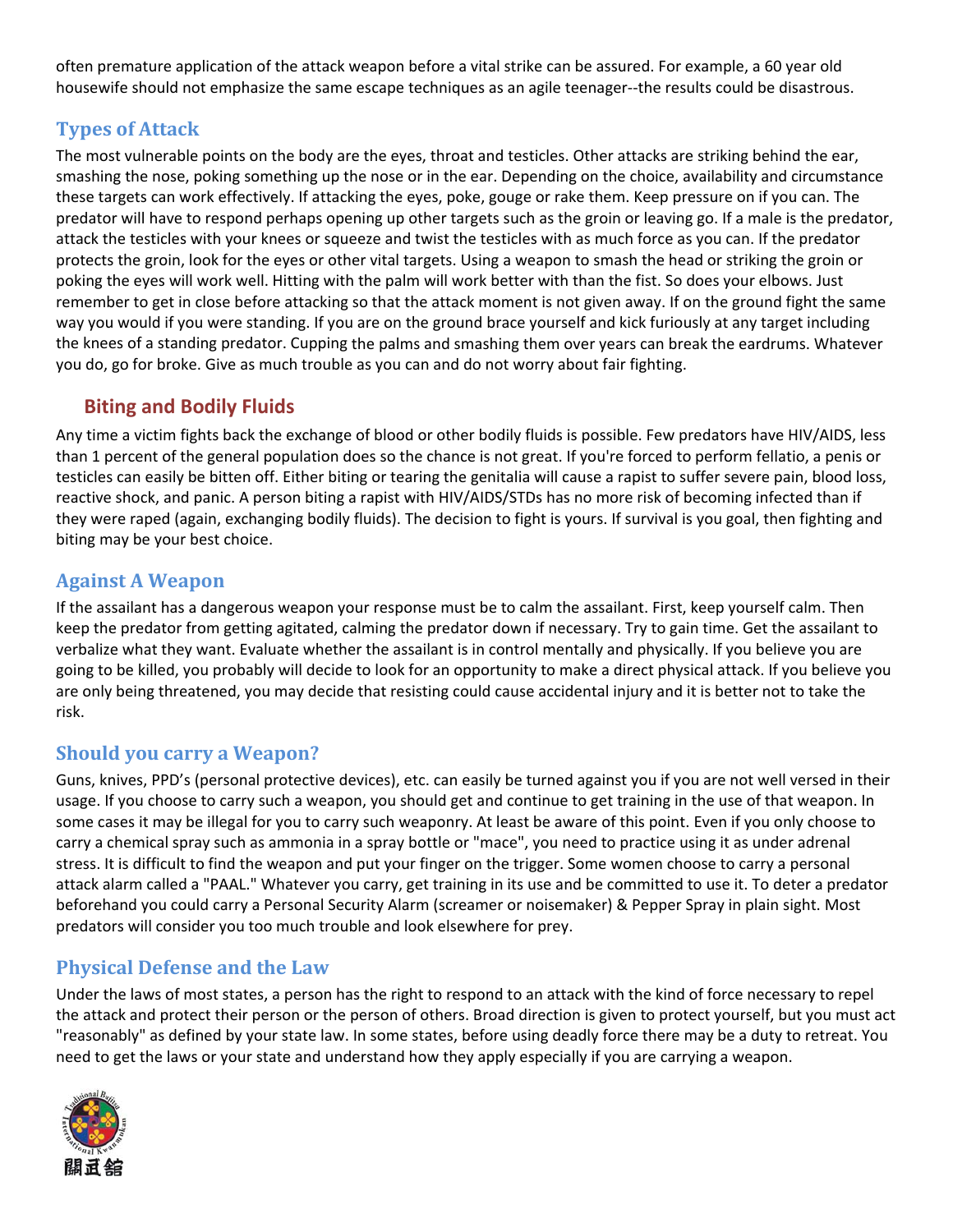## **Afterward**

Believe in yourself. Know that when you are forced to have ANY form of sexual contact without your consent, it is not your fault.

## *Get Free Of Assailant*

After an attack, the immediate task is to get free from the assailant. In some cases you may have to plan, bargain, or fight for your freedom. It is best to remain calm and make a mental assessment of your situation. Do not panic and work through an escape plan step by step

#### **Bargain for Freedom**

Often the survivor must negotiate with the assailant through a bargaining process. The assailant may apologize and try to get the survivor to promise not to tell or may give the survivor orders and instructions like, "I'll kill you if you go to the police"! During the bargaining process you may cope by remaining silent or agreeing to instructions.

#### **Fight for Freedom**

A survivor may physically have to get free from the situation (for instance, if you have been tied and gagged). If you feel the assailant will not let you go and your life is threatened, look for an opportunity to make a violent direct attack.

### *Immediate*

Find a safe environment anywhere away from the attacker. Contact someone immediately but do not shower, bathe, douche, change clothes brush teeth or straighten up the area of the assault. You may destroy important evidence. If on campus, use the resources that your campus offers for sexual assault. Ask someone you trust to stay with you for support.

#### **Get Medical Attention**

It is vital for a victim of sexual assault to receive medical attention, regardless a decision to report the crime to the police. For the victim's health and self‐protection, it is important to be checked and treated for possible injuries to determine if internal injuries were sustained such as tearing or bruising even if none are visible, and to weigh the risks of STDs and pregnancy. Going to the hospital does not mean you have to notify the police. It is for your medical safety to be examined.

#### **National Sexual Assault Hotline**

If you are unsure what to do, call the National Sexual Assault Hotline, operated by RAINN, for free, confidential counseling, 24 hours a day: 1‐800‐656‐HOPE. You will be connected to your local Rape Crisis Center. An advocate may be available to meet you at the hospital.

#### **Preserving & Collecting Forensic Evidence.**

Preserving DNA evidence is a key tool for law enforcement's investigation and prosecution of a sexual assault case. It is used to prove that a sexual assault occurred and to show that the defendant is the source of biological material left on the victim's body. A forensic medical exam can be performed at a hospital or other healthcare facility, by a sexual assault nurse examiner (SANE), sexual assault forensic examiner (SAFE) or another medical professional. Prompt collection of evidence may assist in the arrest and conviction of the assailant. The actual rape protocol takes about 40 minutes, although you may be in the hospital for two to three hours. You will have to give a brief medical history and appropriate information about the assault. You will not be expected to disclose embarrassing details. The examination will include a through physical and a pelvic exam. A nurse or victim advocate can explain the Forensic Rape Kit, what it is, how it is

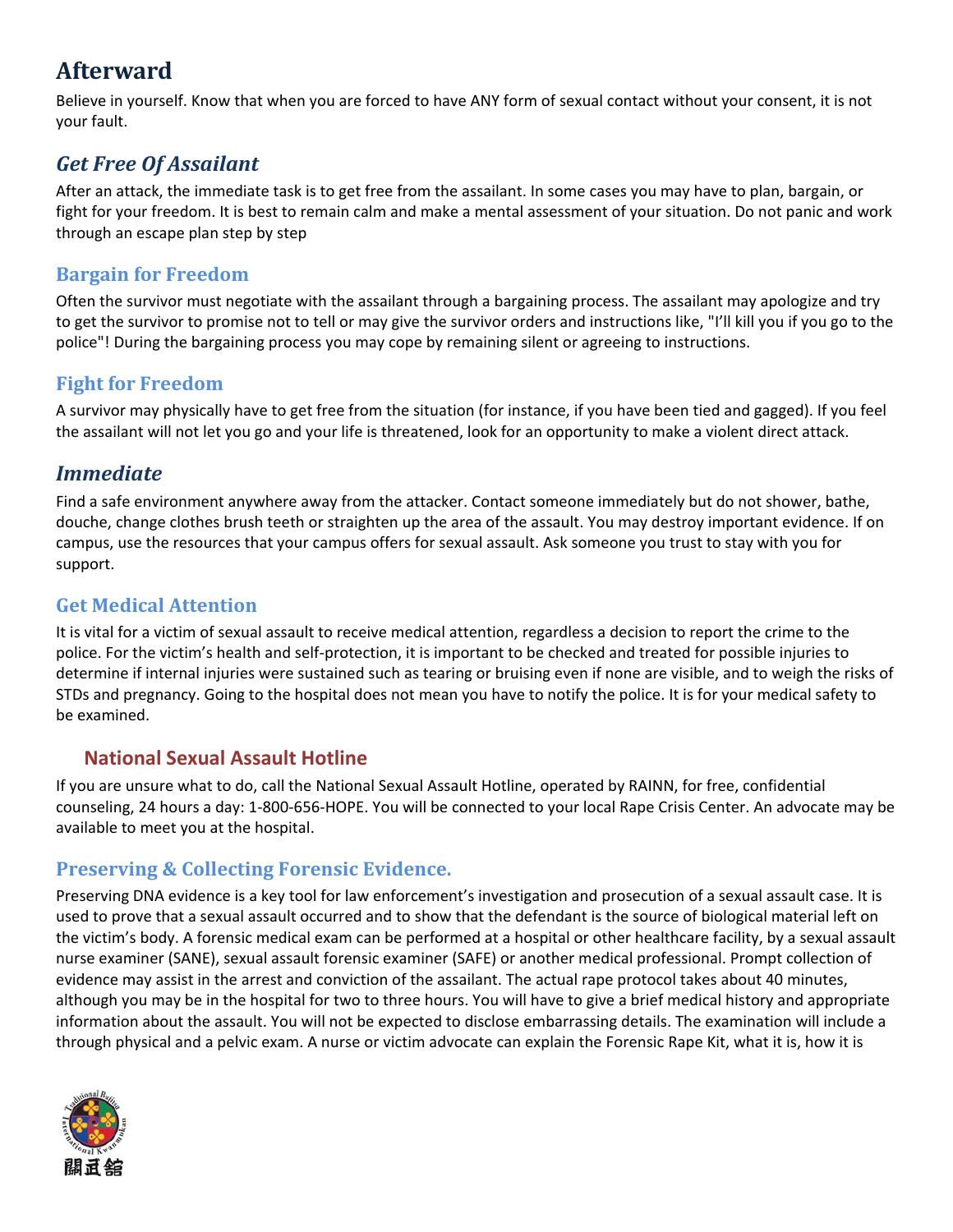performed, what the process is once it is completed and the benefits of the procedure. If there was no penetration, you may still have the kit completed to obtain evidence elsewhere on your body.

#### **Talk to the Police**

Since rape is a crime, the hospital staff is required to notify the police. You are not required by law to speak to the police. However, only you can provide information needed to apprehend the assailant so the assailant will be prevented from repeating the offense against others. While waiting write down all the details you can recall about the assault and the predator, even if it is someone you know.<sup>x</sup> If you report to police, also report the sexual assault to local law enforcement or campus authorities, even if the assault occurred in another district. An advocate can provide the information you'll need to understand the criminal justice system process that will take place.

## *Effects of Sexual Assault*

There are many reactions to sexual assault from the initial reaction of shock, numbness, loss of control and disorientation to later fears of helplessness and a sense of vulnerability. Victims of sexual assault may experience severe feelings of anxiety, stress or fear, known as Post Traumatic Stress Disorder (PTSD), as a direct result of the assault. Victims of rape or sexual assault may turn to alcohol or other substances in an attempt to relieve their emotional suffering. Depression, deliberate self‐harm, or self‐injury, or feelings of suicide can occur. Borderline Personality Disorder and Dissociative Identity Disorder can occur. The Stockholm syndrome is described as a victim's emotional "bonding" with their abuser, can develop subconsciously and on an involuntary basis. There can be long term effects on the survivors of childhood sexual assault or abuse. Flashbacks are possible. On the medical side, Sexually Transmitted Infections, pregnancy sleeping and eating disorders, can occur. The stress of the memories of the abuse experienced by an individual take the form of physical problems that cannot be explained by the usual means.

### *Recovering from Sexual Assault*

Recovery from sexual assault is a complicated and controversial concept. Some people believe that with counseling and time you can recover completely from a sexual assault. Others maintain that some aspect of a sexual assault will be with the victim of the assault forever. Some argue that recovery is the wrong term because it is associated with illness or disease and that the effects of a sexual assault should not be viewed in such a light. No matter what your perspective on this debate may be, the information provided below may help you think about different aspects of the process following a sexual assault. Recognize that healing from sexual assault or any trauma takes time. Allow yourself the time you will need to recover emotionally, mentally, and physically. There is no set time frame for your healing process.

#### **Victims of sexual assault are:**<sup>1</sup>

- 3 times more likely to suffer from depression.
- 6 times more likely to suffer from post‐traumatic stress disorder.
- 13 times more likely to abuse alcohol.
- 26 times more likely to abuse

### *Rape Trauma Syndrome*

The act of rape is essentially violent and destructive. Forcible penetration is degrading and humiliating. It destroys the woman's psychological integrity and causes disruption of their lives. The survivor needs informed and sensitive help in order to adapt following the stress and not get stuck in "Rape Trauma Syndrome". Every survivor will feel, respond and recover in unique ways. Some survivors may experience denial, anxiety, powerlessness, helplessness, loneliness, guilt, shock, anger, fear, or depression. All of these feelings and emotions are normal. It is important that a survivor have the opportunity to vent them in a supportive atmosphere. The survivor must understand that

although the assault will always be a part of their life, they can work on putting the experience in a manageable light and go on with their life. Depression can come and go for many months. However, if it becomes evident that the survivor is "stuck" in feelings of fear, anxiety and depression, they may be experiencing "Rape Trauma Syndrome". It would be wise to seek professional counseling. You can find help and advice through your local Rape Crisis Center.